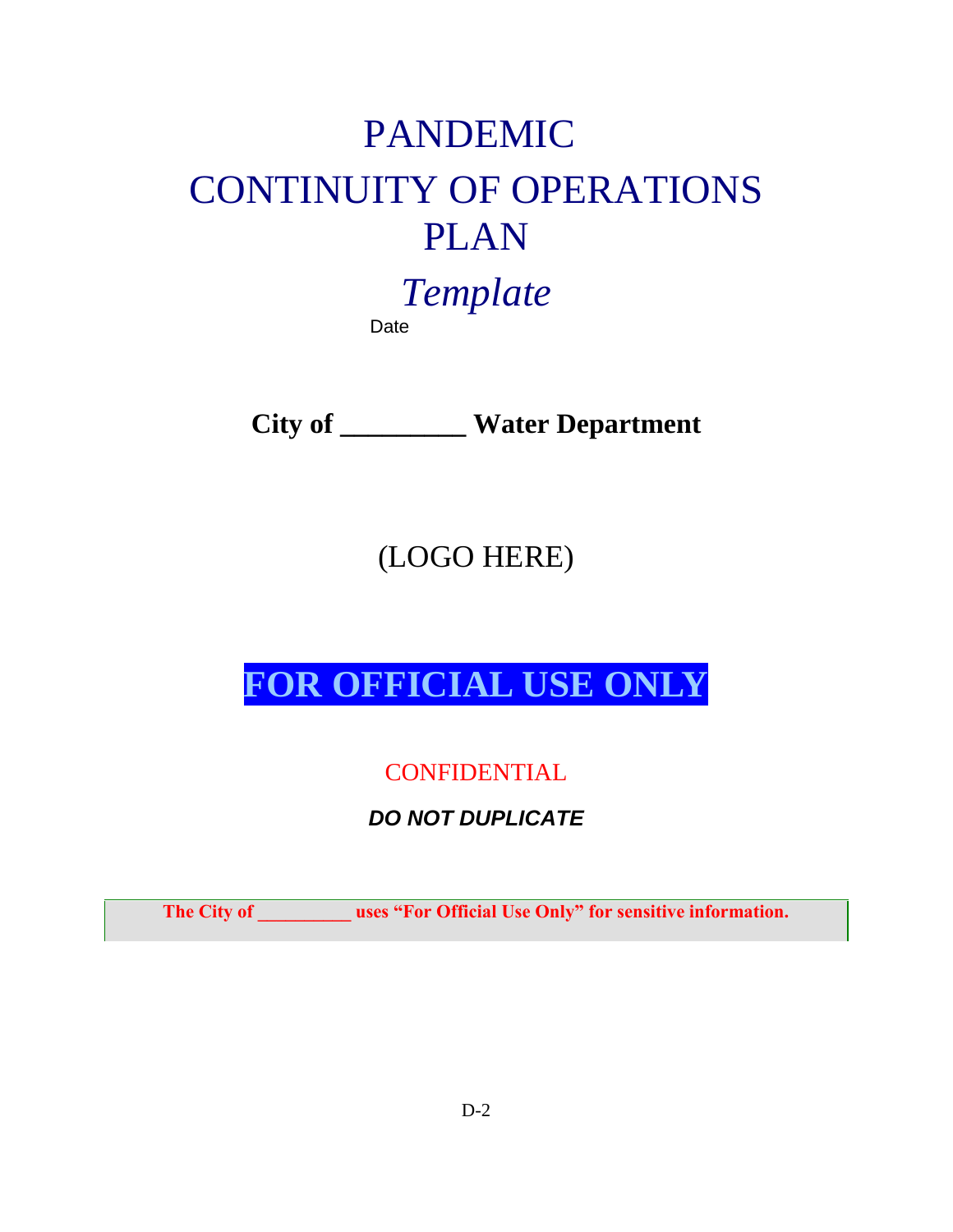#### **FOREWORD**

The City of \_\_\_\_\_\_\_\_\_\_\_ Water Department has operations that must be performed, or rapidly and efficiently resumed, in an emergency. While the impact of an emergency cannot be predicted, planning for operations under such conditions can mitigate the impact of the emergency on our people, our facilities and our mission.

This continuity of operations plan (COOP) is designed to ensure that essential operations can be performed during an pandemic. These operations are the foundation upon which the COOP is built. Continuity of Operations Plans for man-made or natural disasters are important resources in providing essential services to our customers during an emergency. Utilities can develop continuity of operations plans for all-hazards or for specific situations, e.g. "Strike Plans".

This template provides a structure for formulating a Pandemic Continuity of Operations (COOP) Plan based on guidelines from the Federal Emergency Management Agency and information from other sources. Sources of pandemic information include the Centers for Disease Control and Prevention (CDC), U.S. government pandemic planning documents, including the World Health Organization.

Water utilities are encouraged to modify this template to meet their own needs and requirements. Divisions, bureaus, laboratories, etc. within water utilities should develop specific actions relevant to their unique activities. These action plans could be attached as annexes to the overall Pandemic COOP.

#### **Necessary actions to take during different stages of a pandemic are located in Section 3.0 of the plan. Later sections of the plan provide details and background information.**

This plan will be updated periodically as required to incorporate new directives/strategies, new information technology, legislative changes, and procedural changes based on lessons learned and best practices identified during exercises and actual events. A full review, update, and approval of the plan will be conducted annually. Revised plans will be distributed to the appropriate individuals.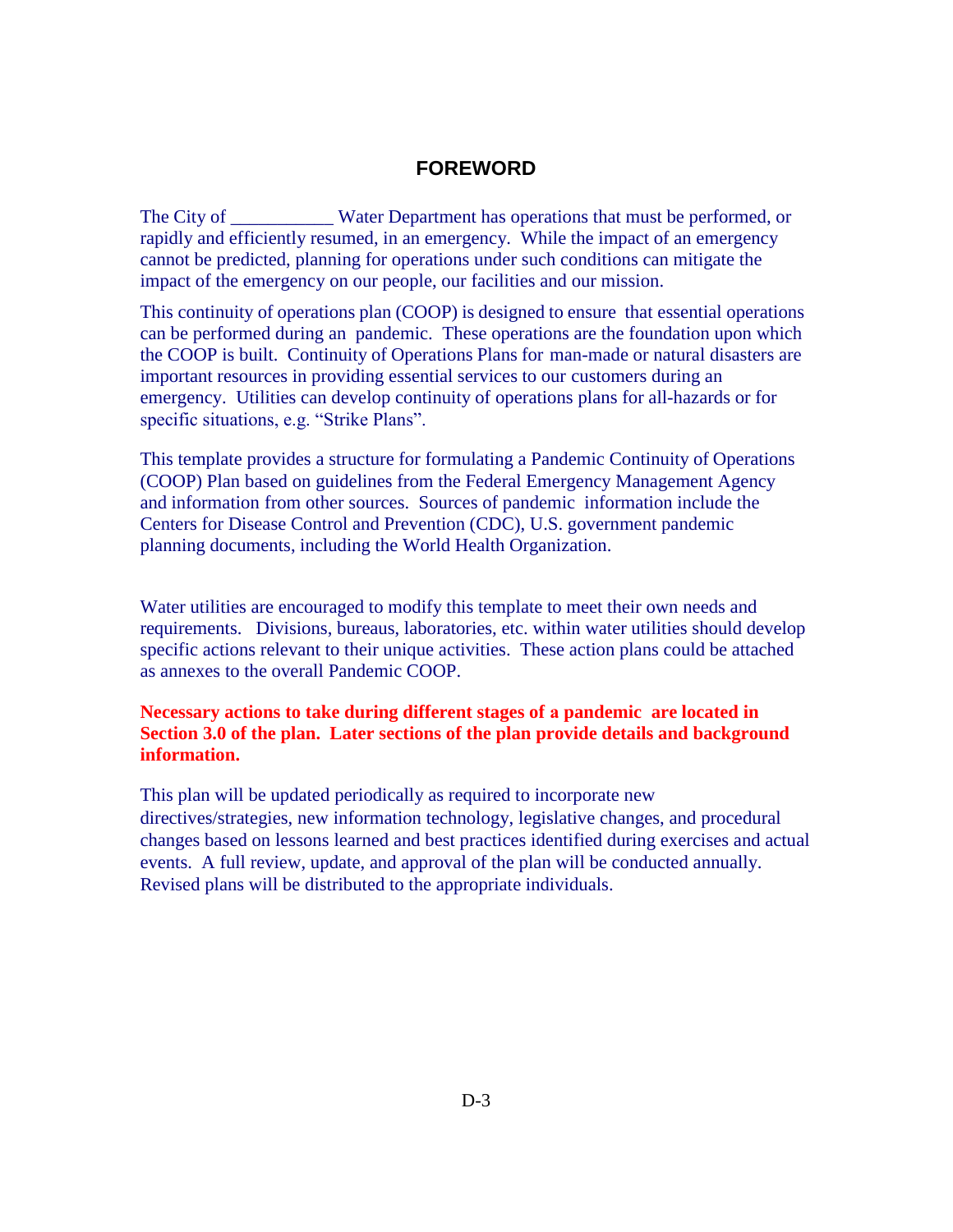### TABLE OF CONTENTS

|      | 3.1 Pandemic Phases, Stages, and Water System Alert Levels2<br>3.3 Water System Actions in Response to Pandemic Levels5 |  |
|------|-------------------------------------------------------------------------------------------------------------------------|--|
| 4.0  |                                                                                                                         |  |
| 5.0  |                                                                                                                         |  |
| 6.0  |                                                                                                                         |  |
| 7.0  |                                                                                                                         |  |
| 8.0  |                                                                                                                         |  |
| 9.0  | <b>Employee Health Protection</b><br>9.2 Personal Protective Equipment and Supplies to Stockpile 14                     |  |
| 10.0 |                                                                                                                         |  |
| 11.0 |                                                                                                                         |  |
| 12.0 |                                                                                                                         |  |
| 13.0 |                                                                                                                         |  |
| 14.0 |                                                                                                                         |  |
|      |                                                                                                                         |  |

Appendix A Pandemic Planning Checklist Appendix B Essential Functions and Resources Appendix C Essential Personnel List & Qualifications Appendix D Inventory of supplies Appendix E Training plan<br>Appendix F Educational m Educational materials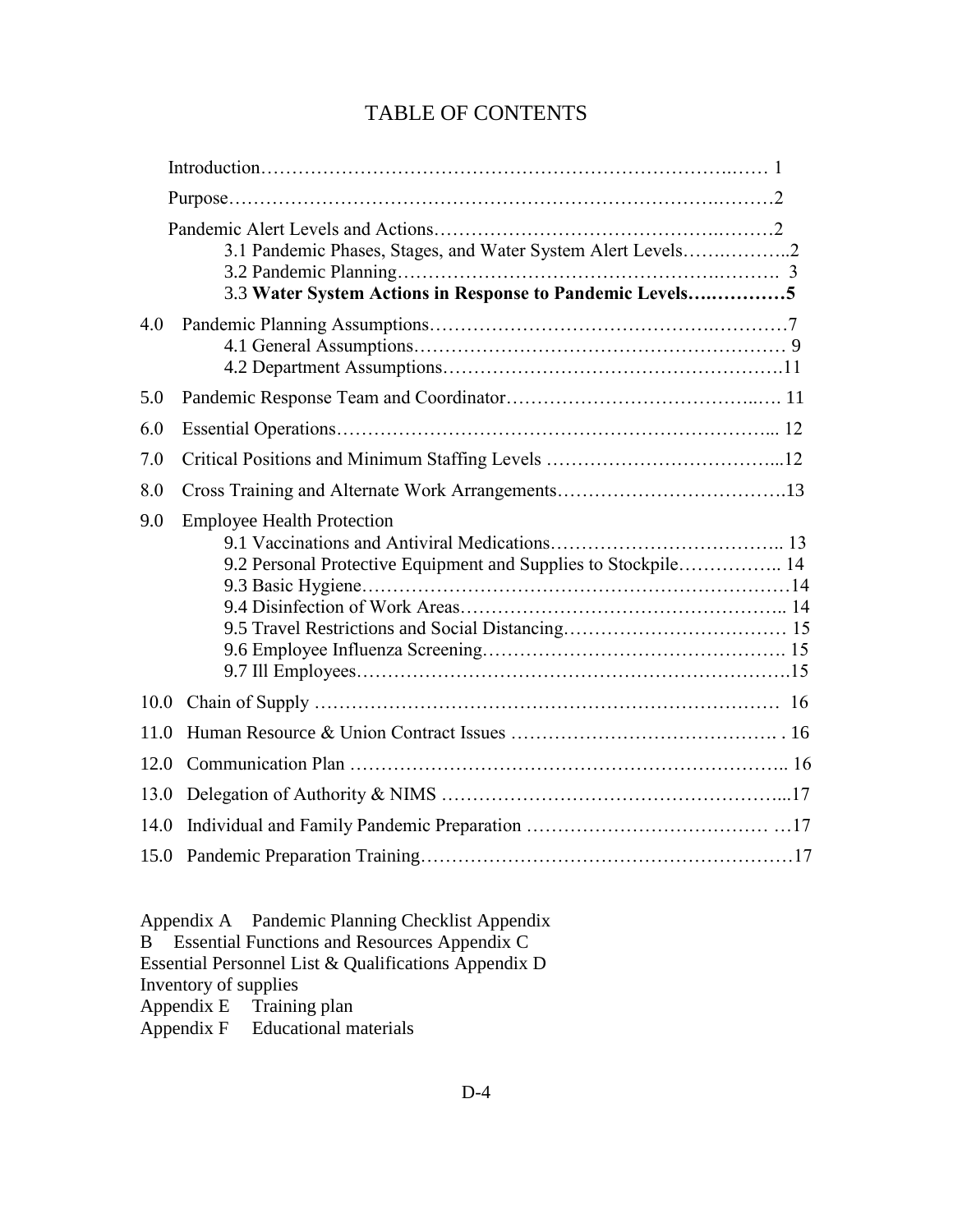#### 1.0 INTRODUCTION

Flu pandemics occurred in 1918, 1957 and 1968. Public health and medical experts at the World Health Organization (WHO) and elsewhere believe that another pandemic could occur at any time. Flu Pandemics occur when an influenza virus with severe health effects undergoes genetic shift and human to human transmission occurs readily.

A Center for Disease Control and Prevention (CDC) study of disease rates for a new pandemic estimated that in the United States, 40 – 100 million people could be sickened. The CDC study provided a "most likely estimate" death toll of 89,000 – 300,000, with "best case" to "worst case" death toll range of  $75,000 - 422,000$ .

It is considered unlikely that properly treated drinking water can serve as a mode of transmission. However, a pandemic could cause serious disruptions to the operations of drinking water systems. These disruptions could be caused by staffing shortages, power disruptions, and shortages of chemicals and other supplies. Protecting employee health is vital for continuing operations, especially if another emergency, e.g. flooding, occurs during an influenza pandemic. Ensuring continuity of operations for drinking water systems is crucial to protect public health and safety, and to the economy of all communities.

 Plans for maintaining essential functions and services in a pandemic must emphasize and implement procedures such as social distancing techniques, infection control and personal hygiene, cross-training, and telecommuting. Protecting the health and safety of employees must be a major focus of planning in order to ensure the continuity of essential functions. Vaccines and antiviral medications will be important tools for reducing the impact of pandemics.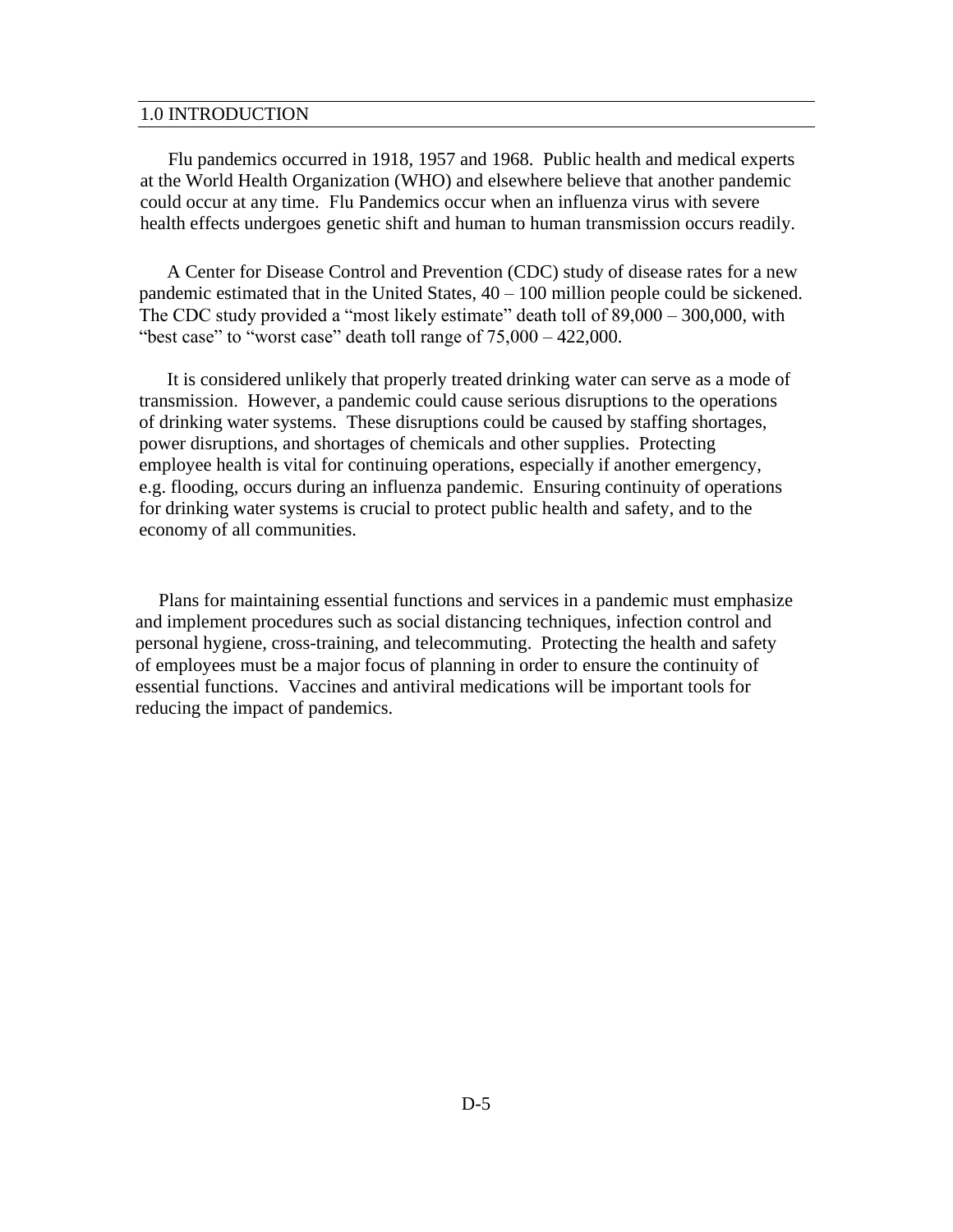1.1 Definitions (from www.pandemicflu.gov)

**Pandemic influenza** is virulent human flu that causes a global outbreak, or pandemic, of serious illness. Because there is little natural immunity, the disease can spread easily from person to person. **Currently, there is no pandemic flu.** 

**Seasonal (or common) flu** is a respiratory illness that can be transmitted from person to person. Most people have some immunity, and a vaccine is available.

**Social Distancing** are measures to increase the space between people and decrease the frequency of contact among people.

**Teleworking (or Telecommuting)** is working from home or an alternate site and avoiding commuting to the workplace through telecommunication (computer access).

#### 2.0 PURPOSE

The purpose of this plan is to provide information and action steps for preparation, response, and recovery in the event of pandemic. This plan should be used in conjunction with existing emergency plans.

#### 3.0 PANDEMIC ALERT LEVELS AND ACTIONS

3.1 Pandemic Phases, Stages, and Water System Alert Levels

The The Utility will implement its Pandemic COOP in response to changes or "triggers" in the Federal Government (U.S.) Response Stages. Preparation and actions are listed in Section 3.2 of this plan. Notification of various stages and actions will follow the normal chain of command. Managers and supervisors will be responsible for implementation following the normal chain of command. Details of preparations and response actions are listed in later sections of this plan.

 Table 1 shows the relationship between Federal Government Stages, World Health Organization Phases, and suggested alert levels for water systems.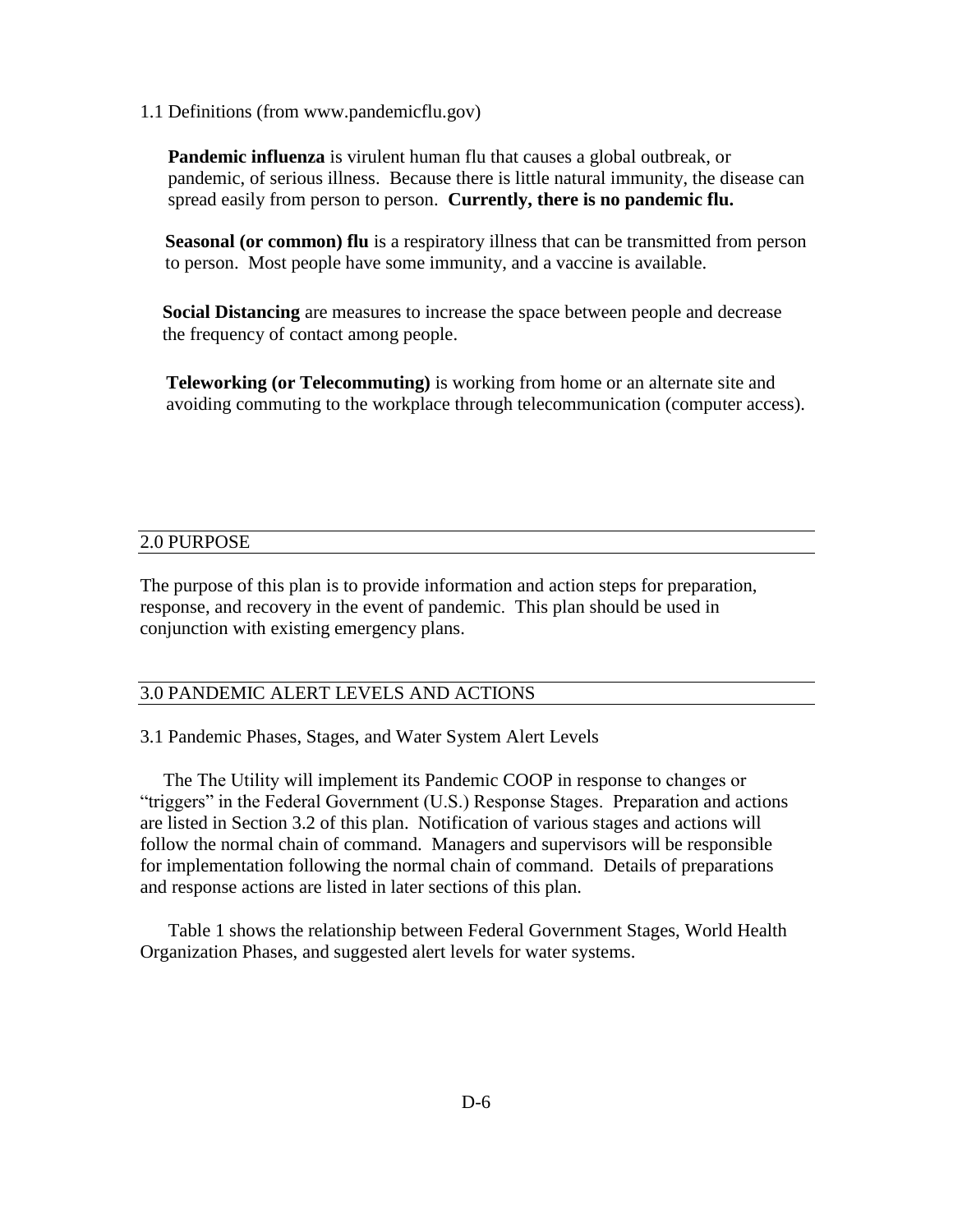| <b>WHO</b><br>Phase 1 or<br>$2:$ Inter-<br>Pandemic<br>Period                                              | <b>WHO</b><br>Phase 3<br>Pandemic<br>Alert<br>Period     | <b>WHO</b><br>Phase 4 or<br>5<br>Pandemic<br>Alert<br>Period | WHO Phase 6<br>Pandemic Period                                                                |                                                               |                                                                                           |                                                                          |
|------------------------------------------------------------------------------------------------------------|----------------------------------------------------------|--------------------------------------------------------------|-----------------------------------------------------------------------------------------------|---------------------------------------------------------------|-------------------------------------------------------------------------------------------|--------------------------------------------------------------------------|
| U.S.<br>Stage 0                                                                                            | U.S.<br>Stage 1                                          | U.S.<br>Stage 2                                              | U.S.<br>Stage 3                                                                               | U.S.<br>Stage 4                                               | U.S.<br>Stage 5                                                                           | U.S.<br>Stage 6                                                          |
| <b>New</b><br>Domestic<br>Animal<br><b>Outbreak</b><br>in At-Risk<br>Country                               | Suspected<br>Human<br><b>Outbreak</b><br><b>Overseas</b> | Confirmed<br>Human<br><b>Outbreak</b><br><b>Overseas</b>     | Widespread<br>Human<br><b>Outbreaks</b><br>in Multiple<br><b>Locations</b><br><b>Overseas</b> | First<br>Human<br>Case in<br><b>North</b><br>America          | <b>Spread</b><br>throughout<br><b>United</b><br><b>States</b>                             | Recovery<br>and<br>Preparation<br>for<br>Subsequent<br>Pandemic<br>Waves |
| Water<br><b>Water System</b><br>Pre-Pandemic<br>System<br><b>Alert Level A</b><br>Planning<br><b>Stage</b> |                                                          | <b>Water System</b><br>Pandemic<br><b>Alert Level B</b>      |                                                                                               | Water<br><b>System</b><br>Pandemic<br><b>Alert</b><br>Level C | Water<br><b>System</b><br>Preparation<br>for Next<br>Pandemic<br>Wave<br>Alert<br>Level D |                                                                          |

Table 1 – Relation between Water System "Alert Levels" and Pandemic Stages/Phases

Note: The relationship between WHO Phases 1 - 3 and U.S. Stages 0 - 2 is approximate. WHO Phase 3 begins while U.S. Stage 0, "New domestic animal outbreaks in at-risk country" is still in effect.

#### 3.2 Pandemic Planning

 Table 2, "Pandemic Planning and Preparation", indicates suggested actions for water systems to undertake in preparation for a pandemic. Tables 3, 4, 5 and 6 in section 3.3 list actions for water systems to undertake in response to various pandemic stages.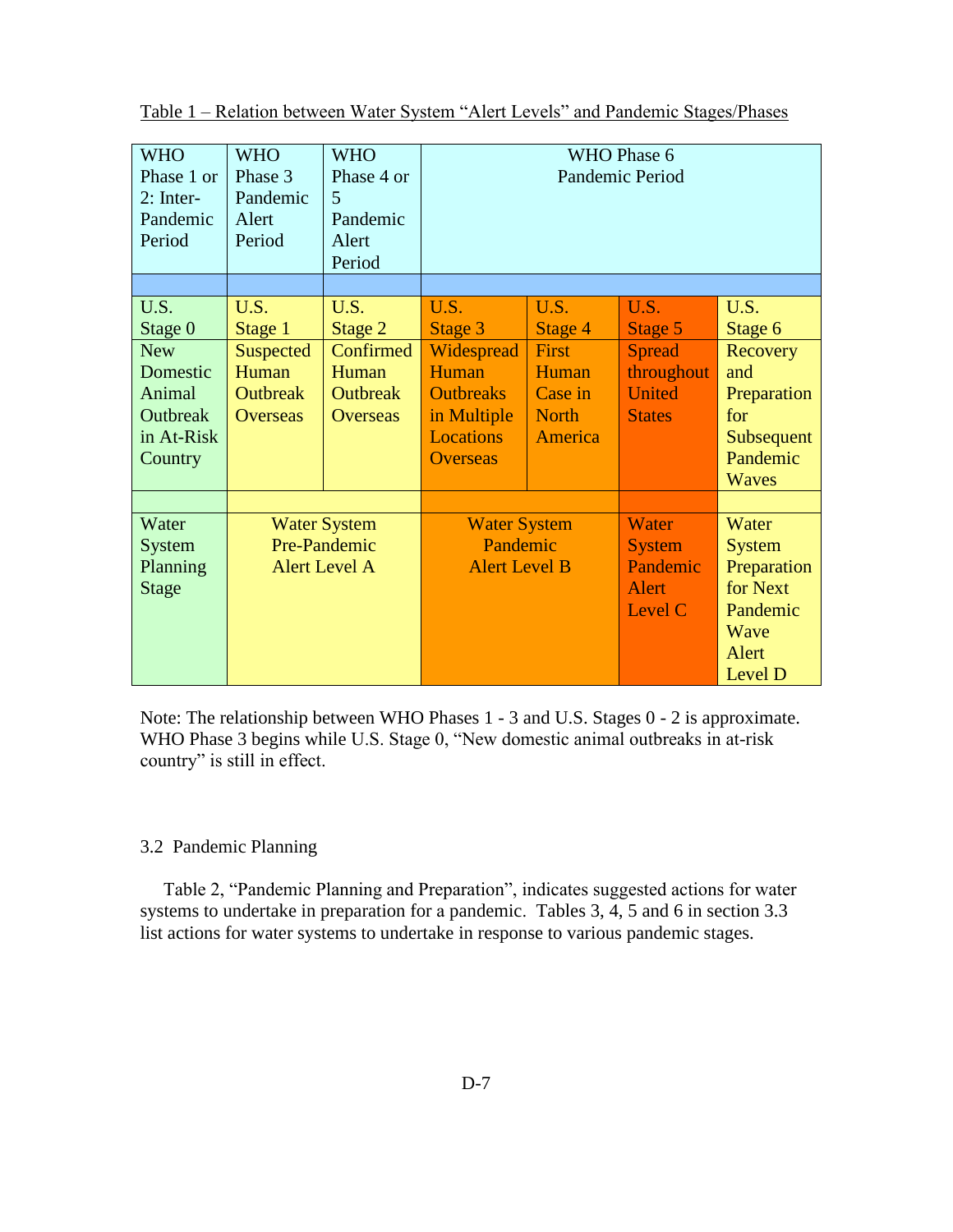Table 2 – Pandemic Planning and Preparation

| <b>Pandemic Planning and Preparation</b><br>(New domestic animal outbreak in at-risk country) |                                                                  |           |  |  |  |
|-----------------------------------------------------------------------------------------------|------------------------------------------------------------------|-----------|--|--|--|
|                                                                                               |                                                                  |           |  |  |  |
| Responsible                                                                                   |                                                                  |           |  |  |  |
| Person or                                                                                     | <b>Water System Action</b>                                       | Completed |  |  |  |
| Team                                                                                          |                                                                  |           |  |  |  |
|                                                                                               | Identify critical functions that must be kept in operation.      |           |  |  |  |
|                                                                                               | Identify critical supplies, e.g. chlorine, necessary to          |           |  |  |  |
|                                                                                               | maintain safe water.                                             |           |  |  |  |
|                                                                                               | Identify essential personnel.                                    |           |  |  |  |
|                                                                                               | Identify cross training needs and conduct cross training.        |           |  |  |  |
|                                                                                               | Develop pandemic influenza plan.                                 |           |  |  |  |
|                                                                                               | Participate in pandemic influenza planning and exercises         |           |  |  |  |
|                                                                                               | with local public health and regulatory officials.               |           |  |  |  |
|                                                                                               | Consider developing mutual aid agreements.                       |           |  |  |  |
|                                                                                               | <b>Update Standard Operating Procedures for plant operations</b> |           |  |  |  |
|                                                                                               | and other essential functions.                                   |           |  |  |  |
|                                                                                               | Define roles and responsibilities for all personnel during a     |           |  |  |  |
|                                                                                               | pandemic.                                                        |           |  |  |  |
|                                                                                               | Educate all employees regarding pandemic policy (changes         |           |  |  |  |
|                                                                                               | in work rules, etc.), infection control measures (hygiene        |           |  |  |  |
|                                                                                               | measures, use of N-95 masks, etc) and flu symptoms.              |           |  |  |  |
|                                                                                               | Plan for supply disruptions: Develop alternate treatment         |           |  |  |  |
|                                                                                               | chemicals, supplies, and power.                                  |           |  |  |  |
|                                                                                               | Acquire supplies for sanitizing and personal protection:         |           |  |  |  |
|                                                                                               | sanitizing stations, sanitizing agents, latex/vinyl gloves,      |           |  |  |  |
|                                                                                               | and N-95 masks.                                                  |           |  |  |  |
|                                                                                               | Develop emergency supply kits (food, water, PPE) to              |           |  |  |  |
|                                                                                               | critical facilities.                                             |           |  |  |  |
|                                                                                               | Ensure IT system is capable for telecommuting and                |           |  |  |  |
|                                                                                               | provide secure access to appropriate employees.                  |           |  |  |  |
|                                                                                               | Establish necessary pandemic policies: Emergency                 |           |  |  |  |
|                                                                                               | communications, travel, social distancing, telecommuting,        |           |  |  |  |
|                                                                                               | sequestering critical staff on-site, screening employees for     |           |  |  |  |
|                                                                                               | influenza, sick leave (for sending employees home that           |           |  |  |  |
|                                                                                               | have exceeded sick leave limits or have no accrued sick          |           |  |  |  |
|                                                                                               | leave).                                                          |           |  |  |  |
|                                                                                               | Encourage employees to receive annual influenza                  |           |  |  |  |
|                                                                                               | vaccinations and to stay home when they have influenza.          |           |  |  |  |
|                                                                                               | Set up pandemic influenza surveillance notification system       |           |  |  |  |
|                                                                                               | with local public health officials.                              |           |  |  |  |
|                                                                                               | Reserve funds for emergency purchases at increased costs.        |           |  |  |  |
|                                                                                               | Encourage employees and public to develop home                   |           |  |  |  |
|                                                                                               | emergency kits (food, water, etc.) and plans.                    |           |  |  |  |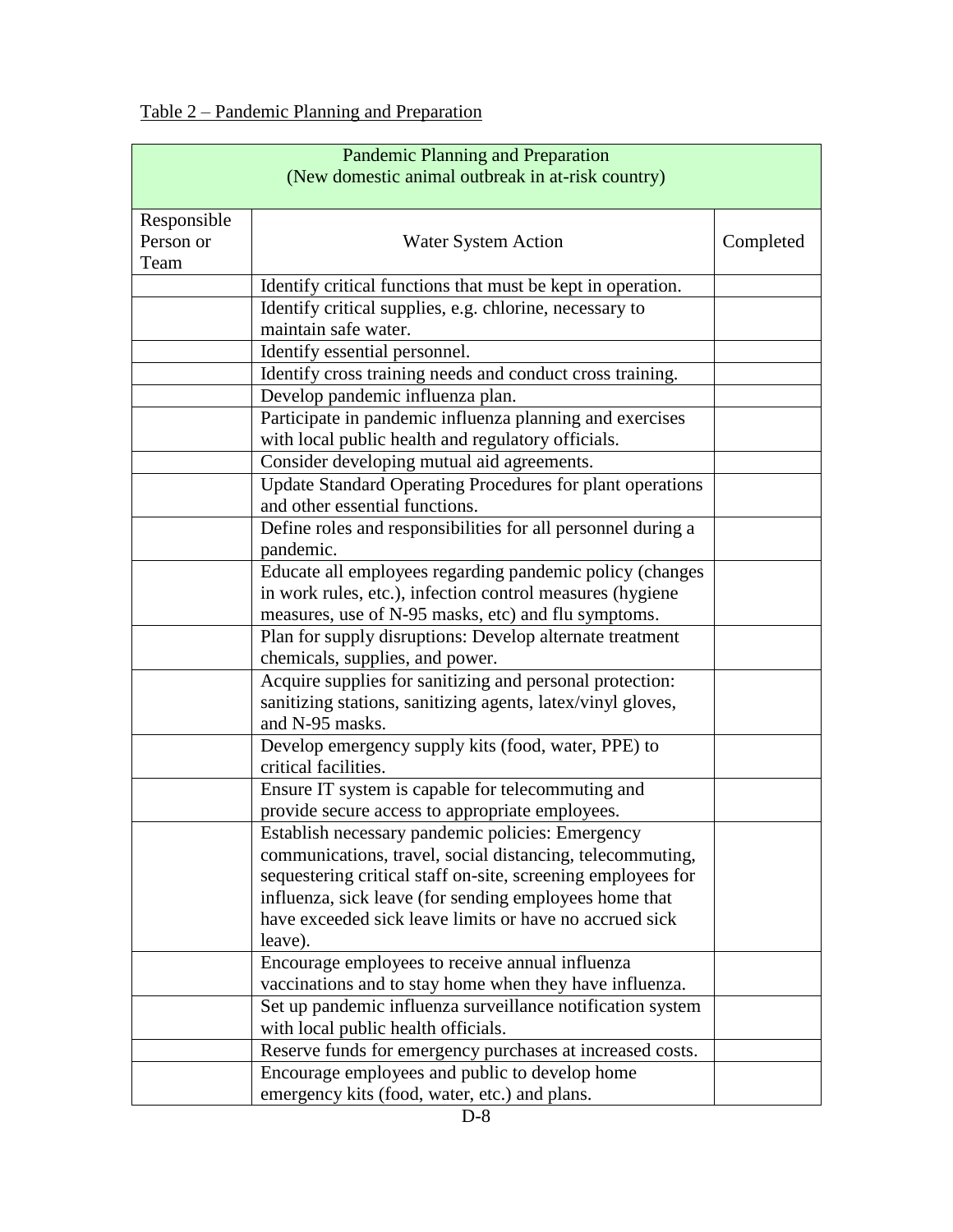#### 3.3 **TRIGGERS – Water System** Actions in Response to Pandemic Stages

| Alert Level A – Pre-Pandemic Preparation<br>(Suspected human outbreaks overseas – Confirmed human outbreaks overseas) |                                                                             |           |  |  |  |  |  |
|-----------------------------------------------------------------------------------------------------------------------|-----------------------------------------------------------------------------|-----------|--|--|--|--|--|
|                                                                                                                       | Responsible                                                                 |           |  |  |  |  |  |
| Person or                                                                                                             | <b>Actions</b>                                                              | Completed |  |  |  |  |  |
| Team                                                                                                                  |                                                                             |           |  |  |  |  |  |
|                                                                                                                       | Remind employees regarding pandemic policy (changes in                      |           |  |  |  |  |  |
|                                                                                                                       |                                                                             |           |  |  |  |  |  |
|                                                                                                                       | work rules, etc.) and infection control measures (hygiene                   |           |  |  |  |  |  |
|                                                                                                                       | measures, use of N-95 masks, etc) and flu symptoms.                         |           |  |  |  |  |  |
|                                                                                                                       | Review preparations for supply disruptions and staffing                     |           |  |  |  |  |  |
|                                                                                                                       | shortages (cross training and alternate treatment chemicals,                |           |  |  |  |  |  |
|                                                                                                                       | suppliers, and backup power systems.                                        |           |  |  |  |  |  |
|                                                                                                                       | Set up sanitizing stations and provide work areas with                      |           |  |  |  |  |  |
|                                                                                                                       | sanitizing agents, latex/vinyl gloves, and N-95 masks.                      |           |  |  |  |  |  |
|                                                                                                                       | Distribute emergency supply kits (food, water, personal                     |           |  |  |  |  |  |
|                                                                                                                       | protection equipment) to critical facilities.                               |           |  |  |  |  |  |
|                                                                                                                       | Establish or finalize necessary pandemic policies:                          |           |  |  |  |  |  |
|                                                                                                                       | Emergency communications, travel, social distancing,                        |           |  |  |  |  |  |
|                                                                                                                       | telecommuting, sequestering critical staff on-site, screening               |           |  |  |  |  |  |
|                                                                                                                       | employees for influenza, sick leave (for sending employees                  |           |  |  |  |  |  |
|                                                                                                                       | home that have exceeded sick leave limits or have no                        |           |  |  |  |  |  |
|                                                                                                                       | accrued sick leave).                                                        |           |  |  |  |  |  |
|                                                                                                                       | Encourage employees to receive annual influenza                             |           |  |  |  |  |  |
|                                                                                                                       | vaccinations and to stay home when they have influenza.                     |           |  |  |  |  |  |
|                                                                                                                       | Monitor pandemic status through pandemicflu.gov and local<br>public health. |           |  |  |  |  |  |
|                                                                                                                       | Maintain contact with critical supply vendors, e.g. chlorine,               |           |  |  |  |  |  |
|                                                                                                                       | electric, gas, to determine their ability to deliver supplies.              |           |  |  |  |  |  |
|                                                                                                                       | Suspend travel outside state when human outbreaks are<br>confirmed.         |           |  |  |  |  |  |
|                                                                                                                       |                                                                             |           |  |  |  |  |  |
|                                                                                                                       |                                                                             |           |  |  |  |  |  |
|                                                                                                                       |                                                                             |           |  |  |  |  |  |

#### Table 3 – Alert Level A – Pre-Pandemic Actions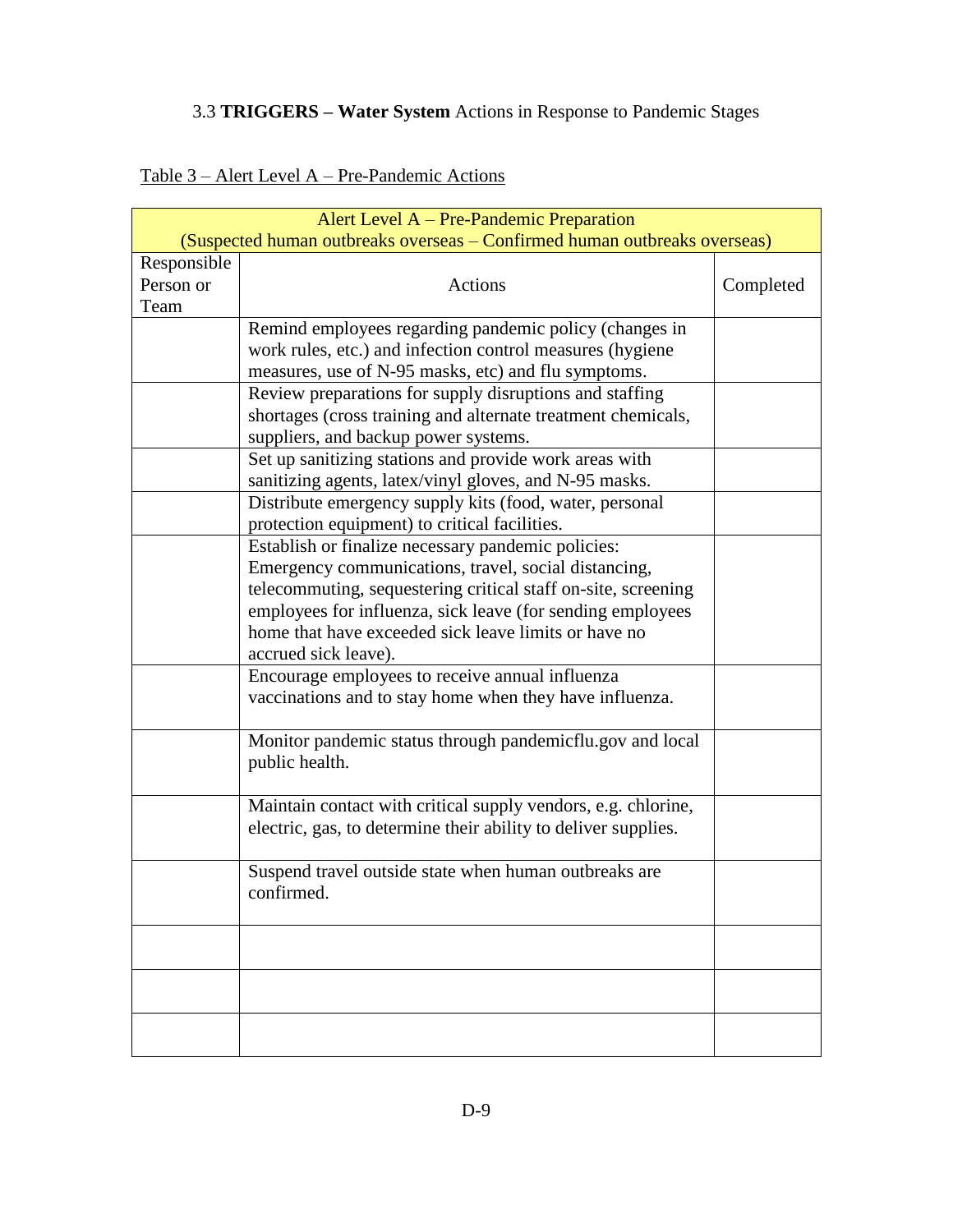# Table 4 – Alert Level B – Pandemic Actions

|                                  | Alert Level B – Pandemic<br>(Widespread human outbreaks in multiple locations overseas<br>- First human cases in North America)                                                                                                                                                        |           |
|----------------------------------|----------------------------------------------------------------------------------------------------------------------------------------------------------------------------------------------------------------------------------------------------------------------------------------|-----------|
| Responsible<br>Person or<br>Team | <b>Actions</b>                                                                                                                                                                                                                                                                         | Completed |
|                                  | Communicate pandemic status, and provide infection control<br>and symptoms of flu refresher training to all employees.                                                                                                                                                                 |           |
|                                  | Remind all employees to stay home when they have<br>influenza.                                                                                                                                                                                                                         |           |
|                                  | Implement influenza screening (based on symptoms) of<br>employees.                                                                                                                                                                                                                     |           |
|                                  | Suspend all travel.                                                                                                                                                                                                                                                                    |           |
|                                  | Focus on conducting essential functions only.                                                                                                                                                                                                                                          |           |
|                                  | Prepare to implement necessary pandemic policies for social<br>distancing, telecommuting, sequestering critical staff on-site,<br>screening employees for influenza, sick leave (for sending<br>employees home that have exceeded sick leave limits or<br>have no accrued sick leave). |           |
|                                  | Maintain contact with critical supply vendors, e.g. chlorine,<br>electric, gas, to determine their ability to deliver supplies.                                                                                                                                                        |           |
|                                  | Prevent access to facilities by non-employees unless<br>necessary.                                                                                                                                                                                                                     |           |
|                                  | Prepare for use of cross trained employees.                                                                                                                                                                                                                                            |           |
|                                  | Review line of succession plans and update as necessary.                                                                                                                                                                                                                               |           |
|                                  | Continue to monitor pandemic status through<br>pandemicflu.gov and local public health.                                                                                                                                                                                                |           |
|                                  | Provide supplies at facilities for sequestering essential staff.                                                                                                                                                                                                                       |           |
|                                  | Document actions and additional expenses.                                                                                                                                                                                                                                              |           |
|                                  |                                                                                                                                                                                                                                                                                        |           |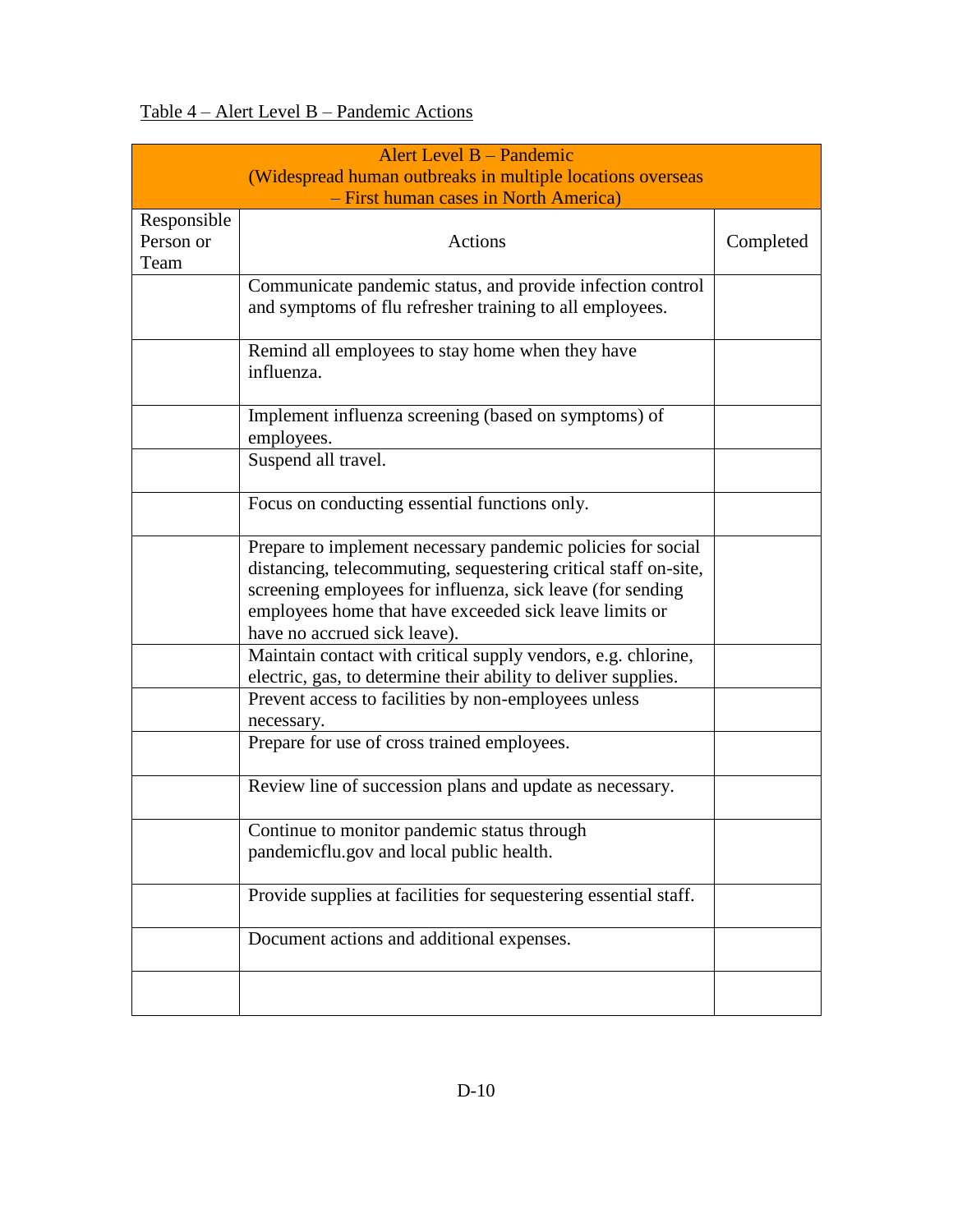#### Table 5 – Alert Level C – Pandemic Actions

|                                  | Alert Level C – Pandemic<br>(Spread throughout North America)                                                                                         |           |
|----------------------------------|-------------------------------------------------------------------------------------------------------------------------------------------------------|-----------|
| Responsible<br>Person or<br>Team | Actions                                                                                                                                               | Completed |
|                                  | Communicate pandemic status to all employees.                                                                                                         |           |
|                                  | Focus on conducting essential functions only.                                                                                                         |           |
|                                  | Remind all employees to stay home when they have<br>influenza.                                                                                        |           |
|                                  | Continue influenza screening (based on symptoms) of<br>employees.                                                                                     |           |
|                                  | Consider modifications of treatment to conserve chemicals<br>and energy.                                                                              |           |
|                                  | Reassign staff to insufficiently staffed facilities.                                                                                                  |           |
|                                  | Consider sequestering essential personnel at facilities.                                                                                              |           |
|                                  | Provide daily absentee reports to Manager.                                                                                                            |           |
|                                  | Suspend all travel.                                                                                                                                   |           |
|                                  | Eliminate all non-essential face to face meetings.                                                                                                    |           |
|                                  | Provide transportation to employees as necessary.                                                                                                     |           |
|                                  | Maintain contact with critical supply vendors, e.g. chlorine,<br>electric, gas, to determine their ability to deliver supplies.                       |           |
|                                  | Continue to monitor pandemic status through<br>pandemicflu.gov and local public health.                                                               |           |
|                                  | Document actions and additional expenses.                                                                                                             |           |
|                                  | Keep records of employees that have recovered from<br>influenza. They will be vital for maintaining operations<br>because of their acquired immunity. |           |
|                                  |                                                                                                                                                       |           |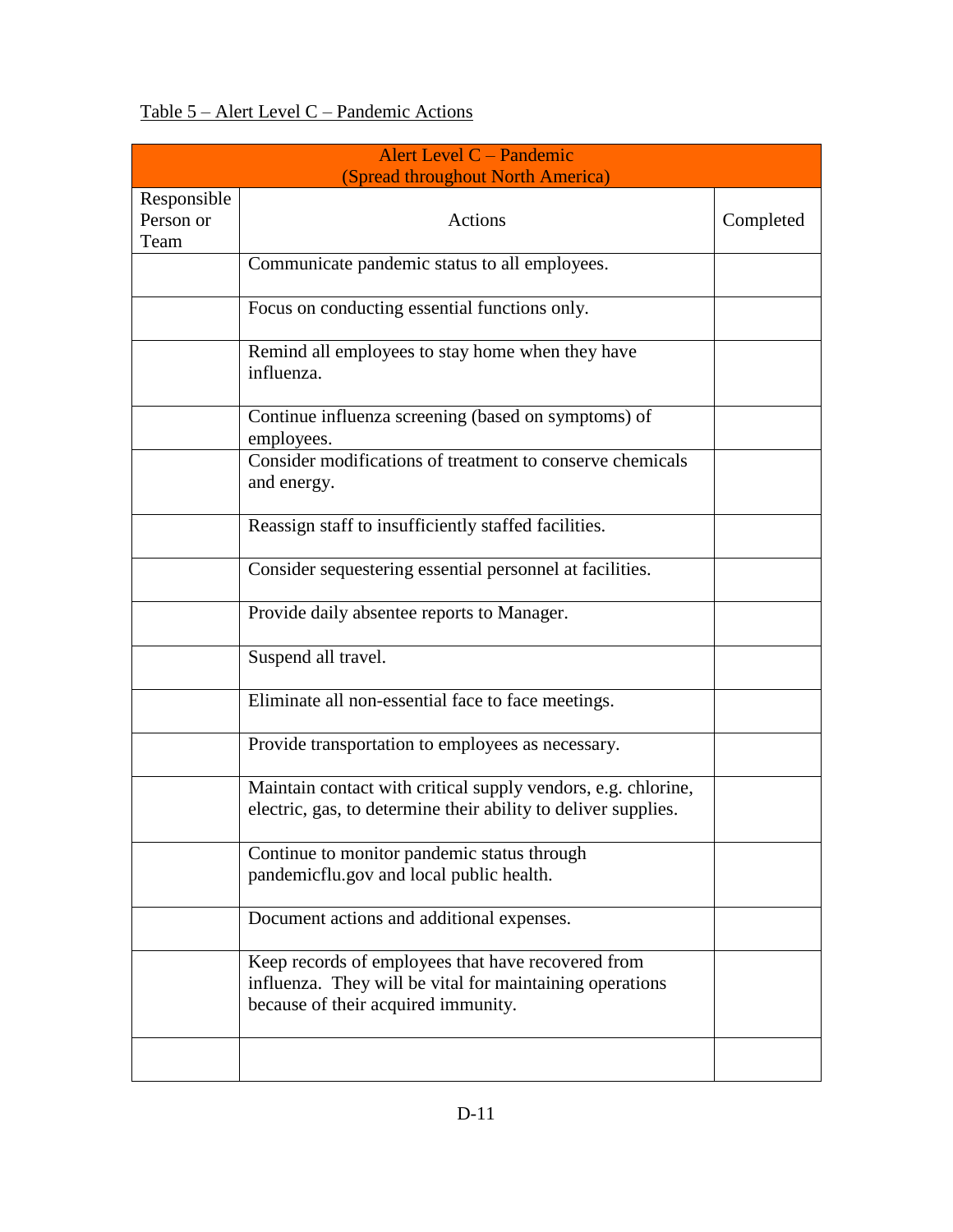|                                  | Alert Level D – Pandemic Recovery and Preparation                                                                                                     |           |
|----------------------------------|-------------------------------------------------------------------------------------------------------------------------------------------------------|-----------|
|                                  | (Preparation for Subsequent Pandemic Waves)                                                                                                           |           |
| Responsible<br>Person or<br>Team | <b>Actions</b>                                                                                                                                        | Completed |
|                                  | Continue essential functions and evaluate reinstating non-<br>essential activities.                                                                   |           |
|                                  | Communicate pandemic status to all employees.                                                                                                         |           |
|                                  | Stockpile essential supplies.                                                                                                                         |           |
|                                  | Allow necessary travel on a case by case basis.                                                                                                       |           |
|                                  | Maintain contact with critical supply vendors, e.g. chlorine,<br>electric, gas, to determine their ability to deliver supplies.                       |           |
|                                  | Restock supplies at facilities for sequestering essential staff.                                                                                      |           |
|                                  | Evaluate response and update plans.                                                                                                                   |           |
|                                  | Continue to monitor pandemic status through<br>pandemicflu.gov and local public health.                                                               |           |
|                                  | Document actions and additional expenses.                                                                                                             |           |
|                                  | Remind all employees to stay home when they have<br>influenza.                                                                                        |           |
|                                  | Keep records of employees that have recovered from<br>influenza. They will be vital for maintaining operations<br>because of their acquired immunity. |           |
|                                  |                                                                                                                                                       |           |
|                                  |                                                                                                                                                       |           |

## Table 6 – Alert Level D – Pandemic Recovery and Preparation Actions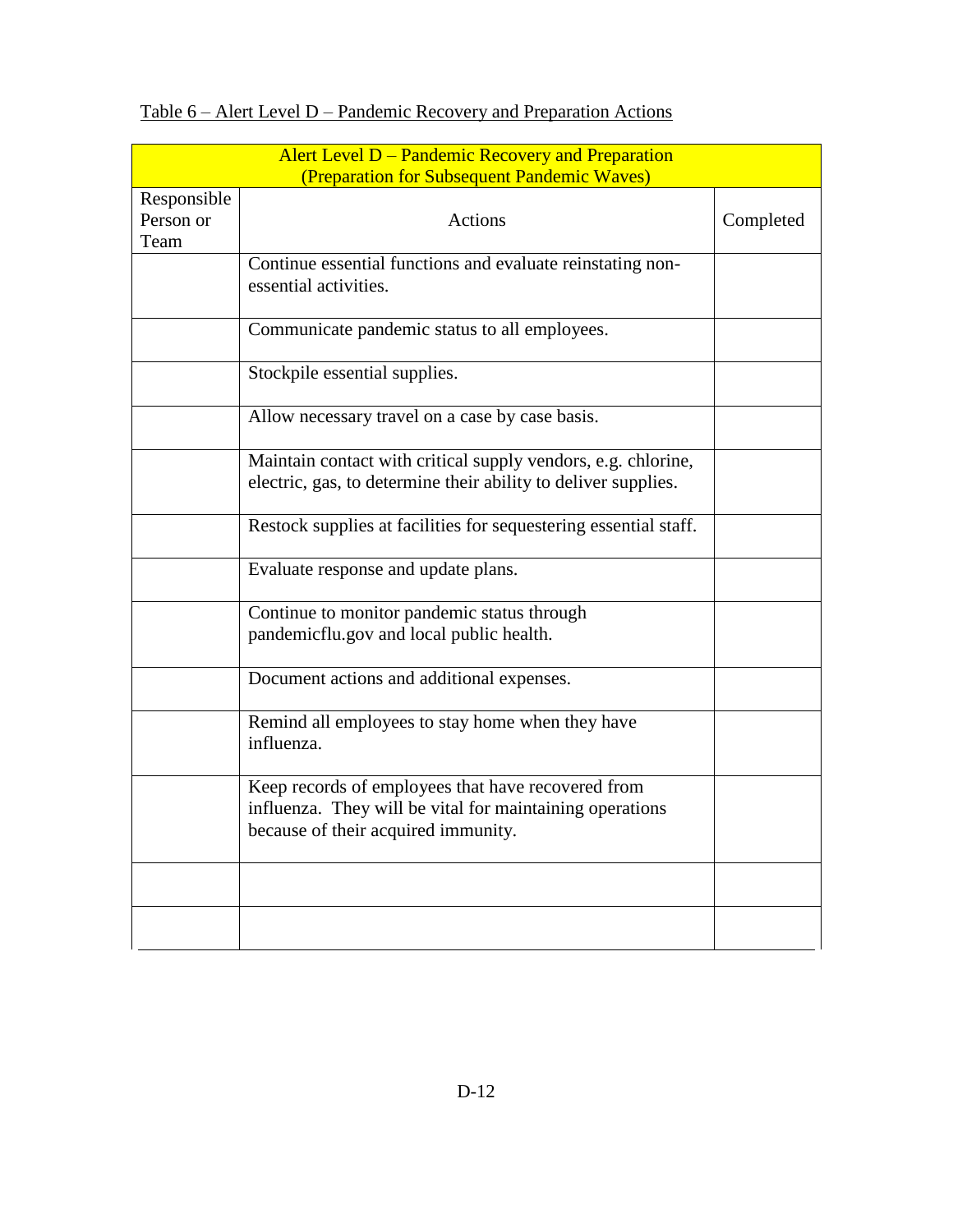#### 4.0 PANDEMIC PLANNING ASSUMPTIONS

These assumptions are adopted from the National Strategy for Pandemic Influenza Implementation Plan and Business Continuity Planning Assumptions for Influenza Pandemics from the North American Electric Reliability Council.

#### 4.1 GENERAL ASSUMPTIONS

- 1. An influenza pandemic will occur in the future but timing of the outbreak is uncertain.
- 2. Susceptibility to the pandemic influenza virus will be universal.
- 3. Efficient and sustained person-to-person transmission signals an imminent pandemic.
- 4. The clinical disease attack rate will likely be 30 percent or higher in the overall population during the pandemic. Illness rates will be highest among school-aged children (about 40 percent) and decline with age. Among working adults, an average of 20 percent will become ill during a community outbreak. Some persons will become infected but not develop clinically significant symptoms. Asymptomatic or minimally symptomatic individuals can transmit infection and develop immunity to subsequent infection.
- 5. Of those who become ill with influenza, 50 percent will seek outpatient medical care. With the availability of effective antiviral drugs for treatment, this proportion may be higher in the next pandemic.
- 6. The number of hospitalizations and deaths will depend on the virulence of the pandemic virus. Estimates differ about 10-fold between more and less severe scenarios. Two scenarios are presented based on extrapolation of past pandemic experience (Table 7). Planning should include the more severe scenario. Risk groups for severe and fatal infection cannot be predicted with certainty but are likely to include infants, the elderly, pregnant women, and persons with chronic medical conditions.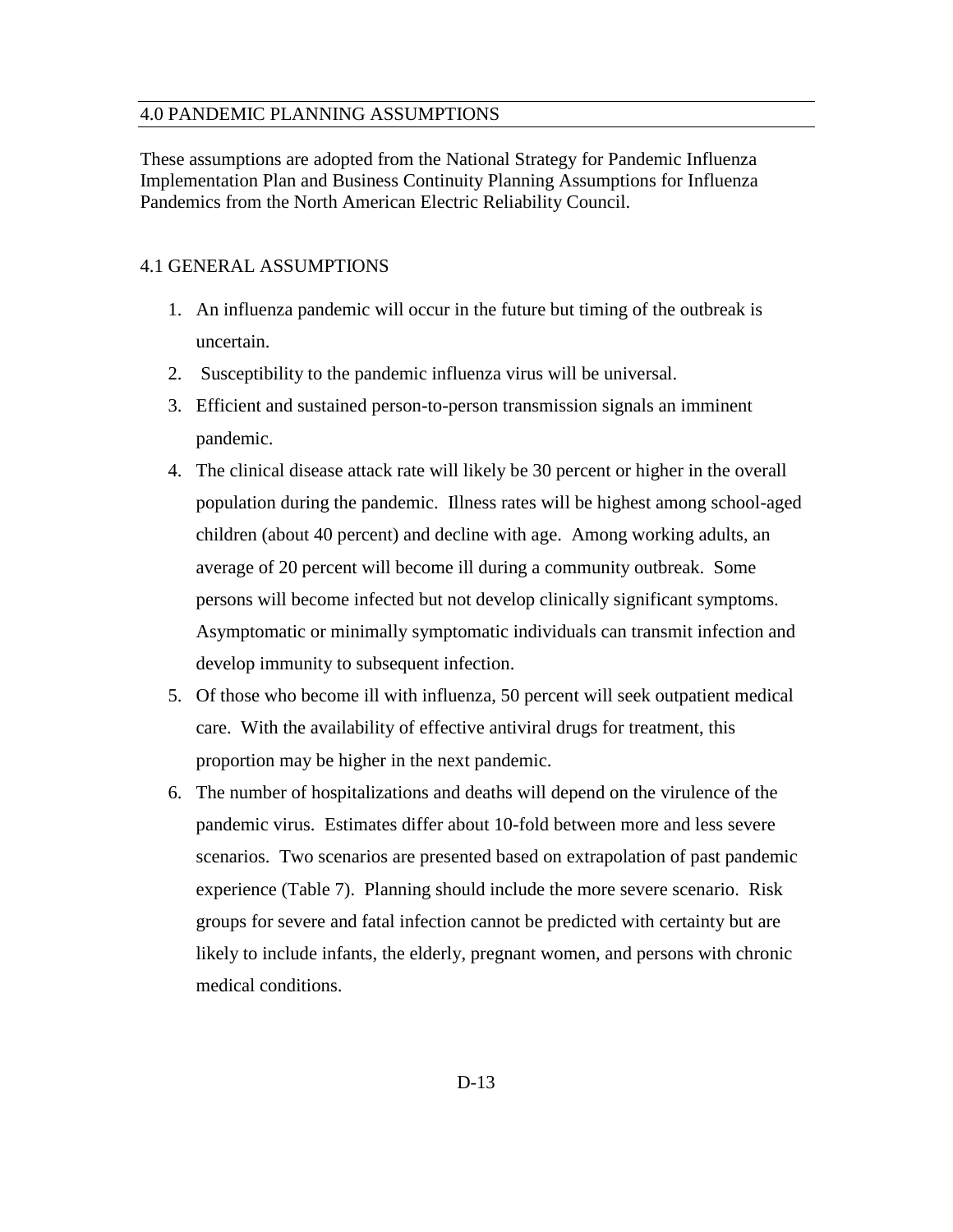- 7. Rates of absenteeism will depend on the severity of the pandemic. In a severe pandemic, absenteeism attributable to illness, the need to care for ill family members, and fear of infection may reach 40 percent during the peak weeks of a community outbreak, with lower rates of absenteeism during the weeks before and after the peak. Certain public health measures (closing schools, quarantining household contacts of infected individuals, "snow days") are likely to increase rates of absenteeism.
- 8. The typical incubation period (interval between infection and onset of symptoms) for influenza is approximately two days.
- 9. Persons who become ill may shed virus and can transmit infection for up to one day before the onset of symptoms. Viral shedding and the risk of transmission will be greatest during the first two days of illness. Children usually shed the greatest amount of virus and therefore are likely to post the greatest risk for transmission.
- 10. On average, infected persons will transmit infection to approximately two other people.
- 11. A pandemic outbreak in any given community will last about six to eight weeks for each wave of the pandemic.
- 12. Multiple waves (periods during which community outbreaks occur across the country) of illness could occur with each wave lasting two-three months. Historically, the largest waves have occurred in the fall and winter, but the seasonality of a pandemic cannot be predicted with certainty.
- 13. The stages of the pandemic should occur sequentially, though they may overlap or occur so rapidly as to appear to be occurring simultaneously or being skipped. For example, the pandemic could spread so rapidly that Federal Government Response Stages 3 and 4 may be activated simultaneously or the status could change directly from Stage 3 to 5.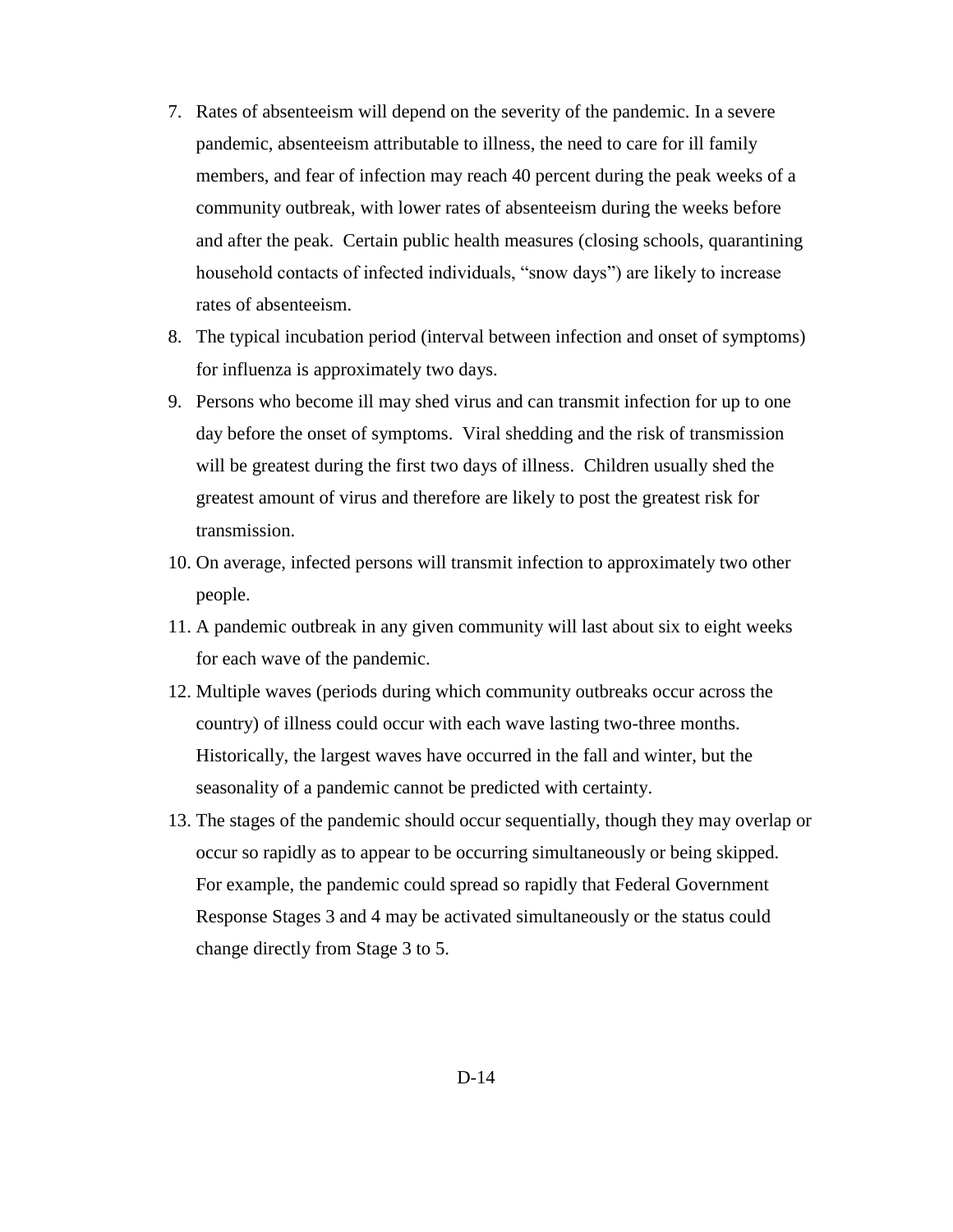Table 7: Number of Episodes of Illness, Healthcare Utilization, and Death Associated with Moderate and Severe Pandemic Influenza Scenarios in the United States\*

| <b>Characteristic</b>          | Moderate Pandemic       | Severe Pandemic     |  |
|--------------------------------|-------------------------|---------------------|--|
|                                | (similar to 1957, 1968) | (similar to 1918)   |  |
| <b>Illness</b>                 | 90 million (30%)        | 90 million (30%)    |  |
| <b>Outpatient Medical Care</b> | 45 million $(50\%)$     | 45 million $(50\%)$ |  |
| Hospitalization                | 865,000                 | 9,900,000           |  |
| <b>ICU Care</b>                | 128,750                 | 1,485,000           |  |
| <b>Mechanical Ventilation</b>  | 64,875                  | 745,500             |  |
| <b>Deaths</b>                  | 209,000                 | 1,903,000           |  |

\*Estimates based on extrapolation from past pandemics in the United States. Note that these estimates do not include the potential impact of interventions not available during the 20th century pandemics.

#### 4.2 Utility name ASSUMPTIONS

(Sample text)

- 1. Source water pumping, complete water treatment, treated water pumping and (other critical functions) will remain operational during a pandemic influenza outbreak.
- 2. Alternate facilities may be activated for use during a pandemic to separate staff, i.e. implement social distancing protocols. A pandemic influenza event does not necessarily require the use of alternate facilities.
- 3. Essential functions, operations and support requirements will continue to be people-dependent. Social distancing, hygiene, health screening and other measures may need to be implemented to protect the utility's work force.
- 4. Disruptions of power and supplies, transportation restrictions, and staffing reductions could affect the performance of essential functions.
- 5. Water utilities must be prepared to rely on their own resources. The widespread effects of pandemic influenza would impact mutual aid from other utilities.

#### 5.0 PANDEMIC RESPONSE TEAM AND COORDINATOR

Utility has designated person name as the Pandemic Coordinator. The coordinator shall serve as the Alternate Pandemic Coordinator. The Coordinator will establish a Pandemic Response Team (PRT) to anticipate the impacts of a pandemic and to assist with developing strategies to manage the effects of a pandemic outbreak. Each Division (or bureau or other category) shall establish and designate a representative to the PRT.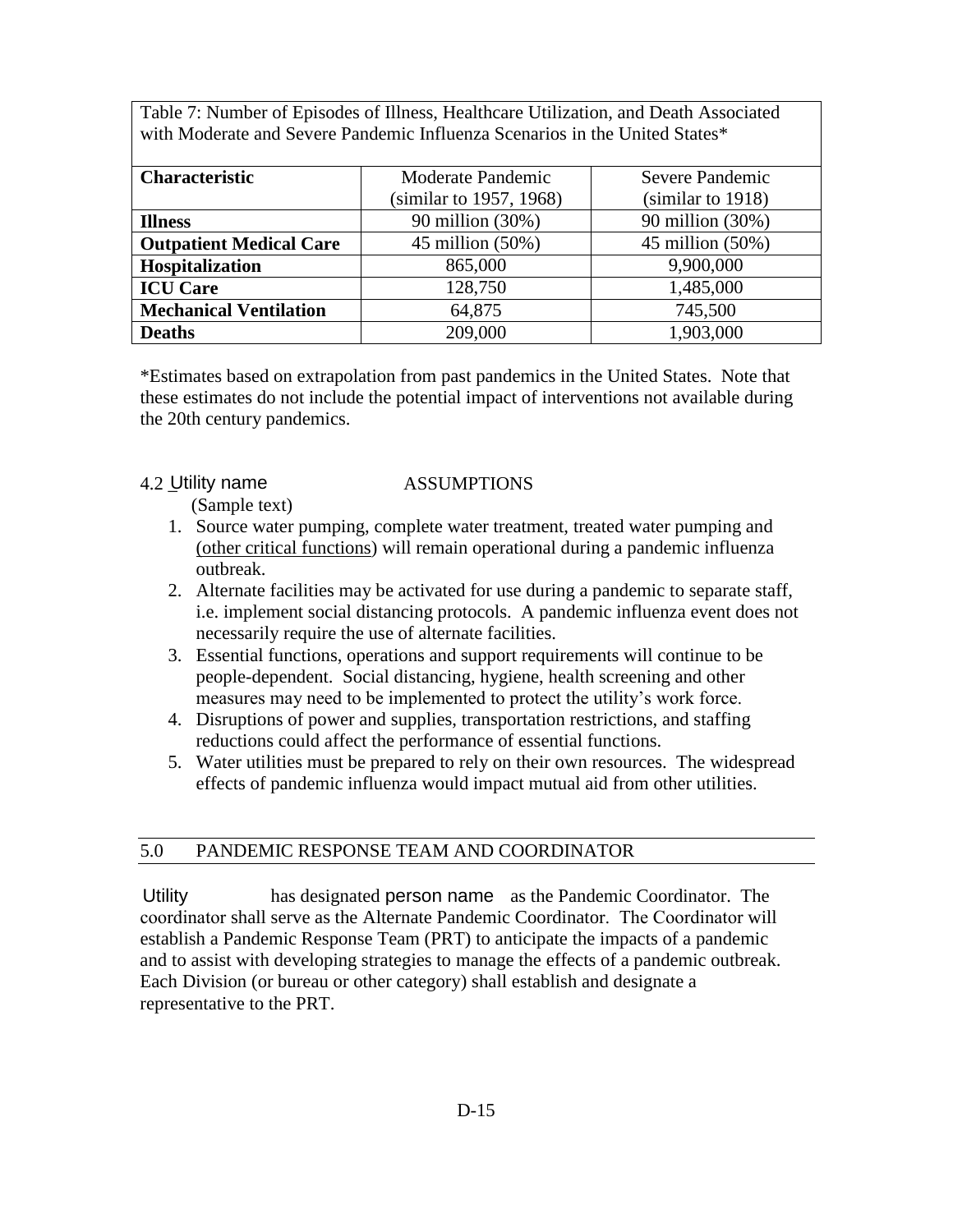#### 6.0 ESSENTIAL OPERATIONS

#### 6.1 Essential Functions

 Table 8 is an example list of essential functions with associated employees. In order to minimize the effects of a pandemic on staff and essential functions, **the utility** will emphasize and implement procedures such as social distancing techniques, infection control and personal hygiene, and cross-training. (Primary employees (currently perform these functions) and backup employees (cross trained, recently retired, etc.) should be determined as part of pandemic planning.)

| <b>Priority</b> | <b>Essential Function</b>         | <b>Primary</b><br><b>Employees</b> | <b>Backup</b><br><b>Employees</b> |
|-----------------|-----------------------------------|------------------------------------|-----------------------------------|
|                 | <b>Water Treatment</b>            |                                    |                                   |
| $\mathcal{D}$   | Pumping                           |                                    |                                   |
| 3               | Water Treatment and Pumping       |                                    |                                   |
|                 | <b>Equipment Repair</b>           |                                    |                                   |
|                 | Distribution System Water Testing |                                    |                                   |
|                 | <b>Equipment Maintenance</b>      |                                    |                                   |

#### Table 8: **Example** - Essential Functions and Supporting Information

#### 7.0 CRITICAL POSITIONS AND MINIMUM STAFFING LEVELS

#### 7.1 Identification of Essential Positions and Skills

The (insert utility name) shall identify positions, skills, and personnel needed to continue essential functions and services. Back-up personnel will also be identified and crosstrained. (The utility may decide to attach "Essential Personnel" stickers on the back of ID badges for security and screening of non-essential personnel.)

 Annex (insert if applicable) of the **the utility** COOP Plan identifies those personnel needed to support continuity of operations in all-hazards scenarios.

| Table 9: <b>Example</b> - Employees with Essential Positions and Skills |  |  |  |
|-------------------------------------------------------------------------|--|--|--|
|                                                                         |  |  |  |

| <b>Position</b>           | <b>Employee</b> | <b>Skills</b>          | <b>Certifications/</b> |
|---------------------------|-----------------|------------------------|------------------------|
| (Back-up position)        |                 |                        | <b>Qualifications</b>  |
| Water Plant Operator      |                 | <b>Water Treatment</b> | Water Operator III     |
| (Maintenance)             |                 | Laboratory             | Water Analyst I        |
|                           |                 | Plumbing               | Pump Repair License    |
| <b>Laboratory Analyst</b> |                 | Can repair anything    | Water Operator III     |
| (Water Plant Operator)    |                 |                        | Water Analyst III      |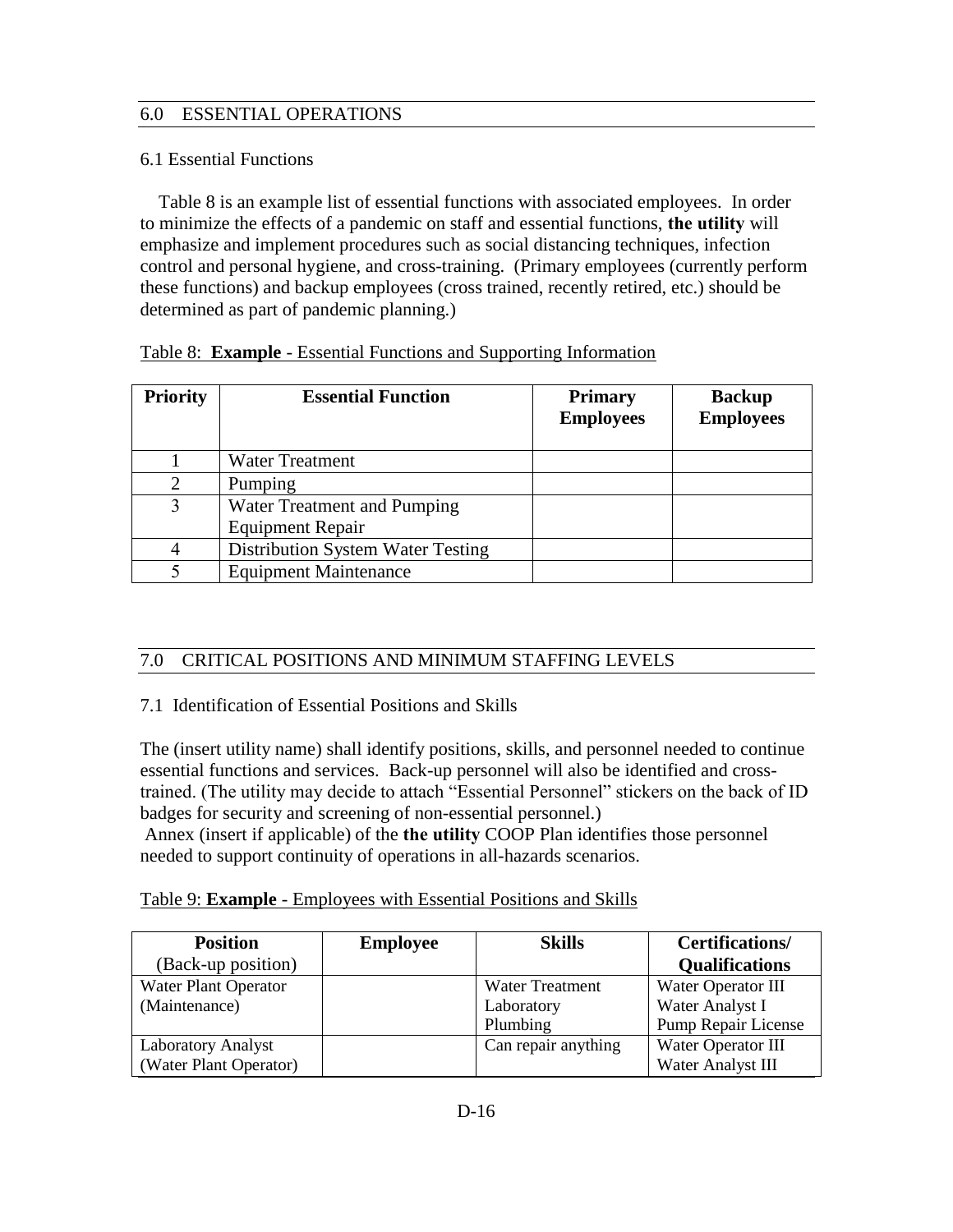#### 8.0 CROSS TRAINING AND ALTERNATE WORK ARRANGEMENTS

#### 8.1 Cross Training

Employees will be cross-trained in advance of pandemics so that back-up workers are available for essential functions. Employees in non-essential and essential positions will be trained to perform essential tasks that are not part of their job description. Discussions should be held with unions and human resource departments to prepare for these situations. Table 9 provides a list of primary and backup employees.

#### 8.2 Alternate Work Schedules

Regular work schedules may be modified in the event of a pandemic. Departments should review normal work schedules and determine how they can be modified to promote social distancing and continuity of operations. During pandemics, overtime is probable but meal and rest periods will still be required. Notification periods in collective bargaining agreements may be suspended.

#### 8.3 Telework Policy

 Telework, aka Telecommuting can be an integral part of plans and procedures to maintain essential functions and services in an influenza pandemic. **The Utility** shall analyze its current IT capability for teleworking and identify which personnel can perform essential functions by teleworking during a pandemic. The utility shall develop and evaluate telework plans, procedures, and capabilities through reviews, testing, postincident reports, lessons learned, performance evaluations, and exercises. Procedures shall be established to ensure that corrective action is taken on any deficiency identified in the evaluation process.

(List pre-identified tasks and/or jobs) can be done remotely during a pandemic. **(If applicable state, "Employees in these positions and their alternates have been enabled with the appropriate security to access electronic networks and work from home.") (If applicable, insert, attach or reference Telework Plan here.)** 

#### 9.0 EMPLOYEE HEALTH PROTECTION

#### 9.1 Vaccinations and Antiviral Medications

Employees should be encouraged to receive annual seasonal vaccinations. These vaccinations could protect the health of their work force before a pandemic. Establishing a relationship in advance with local public health officials could facilitate the distribution of anti-virals and vaccines to water system personnel. Prioritization of vaccination and antivirals distribution follows guidance from the U.S. Department of Health and Human Services Pandemic Influenza Plan. In accordance with guidance from the Public utility personnel are in Tier 2, subtier B for vaccinations and Tier 8 for antivirals distribution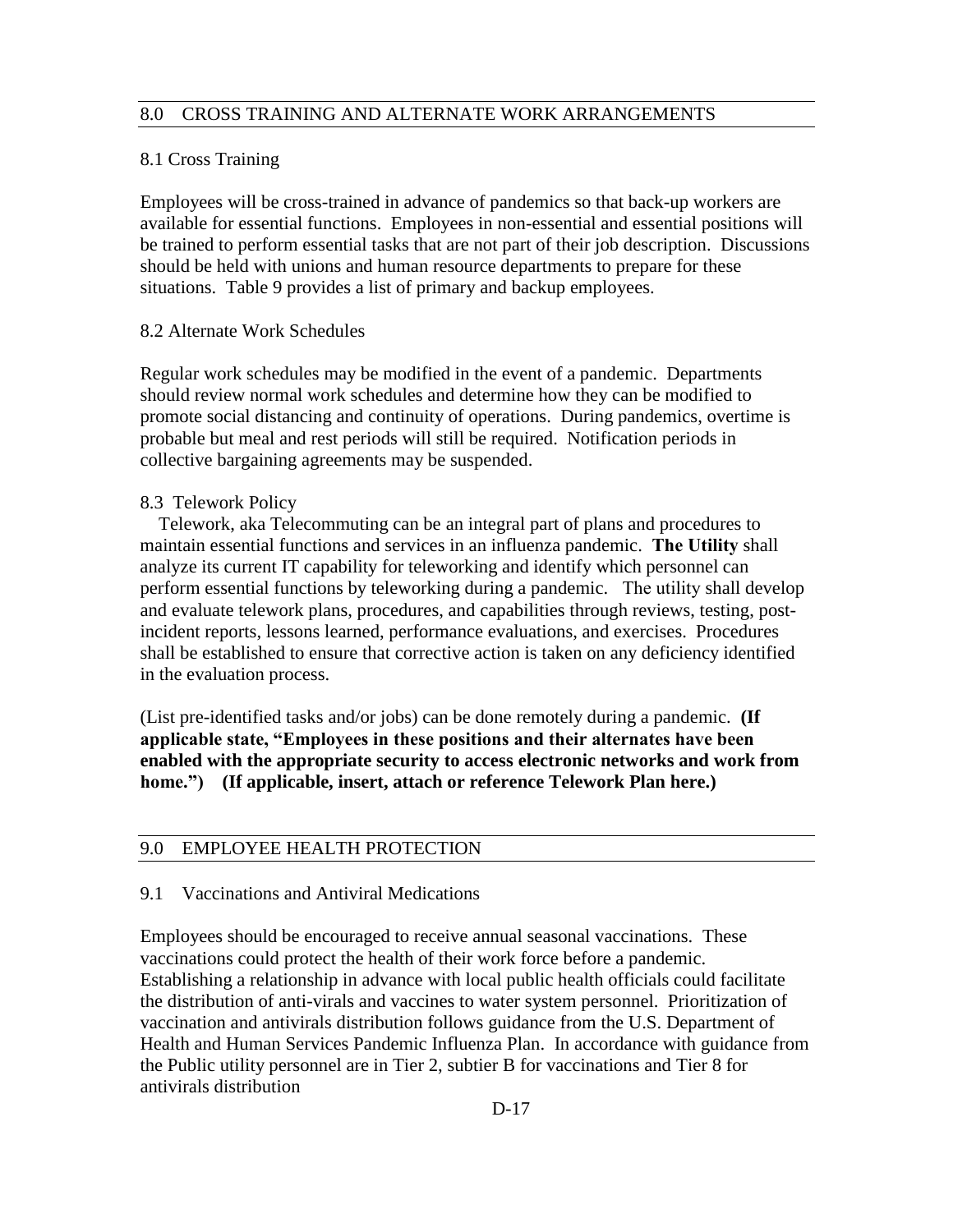Antivirals must be taken within 48 hours of symptoms to be effective (CDC). The current potential pandemic virus, H5N1 is resistant to amantadine and rimantadine, but oseltamavir and zanamavir would probably be effective (pandemicflu.gov).

#### 9.2 Personal Protective Equipment and Supplies to Stockpile

Advance training and "just-in-time" training should be provided to employees regarding infection control measures. The following infection control supplies should be provided or made available at all times to employees:

- Soap and paper towels within washrooms
- Soap and paper towels within kitchen areas
- Hand sanitizer stations at various work areas
- Tissues
- Disinfectant spray for surfaces
- Extra trash cans and garbage bags for tissue disposal
- Personal Protective Equipment: Vinyl/latex gloves, N95 masks

#### 9.3 Basic Hygiene

Employees shall be educated and reminded of hygiene measures to prevent the spread of disease:

- Cover coughs and sneeze with a tissue (or into shirt sleeve if necessary).
- During pandemics: Avoid hand shaking (use alternatives like nodding, elbow bumping, etc.).
- Keep work area and home clean and disinfected.
- Stay home when ill.
- Wash hands often, especially before eating (or touching near mouth, nose or eyes).
- Wash hands before and after smoking.
- Hand sanitizers are only effective if hands are not soiled.

#### 9.4 Disinfection

During a pandemic workplace cleaning measures will be required on a daily basis to minimize transmission of influenza virus through hard surfaces (counters, door knobs, etc.). Thorough cleaning should be performed before disinfection, especially for the work areas of an ill employee. Disinfectants that can inactivate viruses should be used. Influenza viruses may live up to two days on surfaces. Employees should wear a mask and gloves when cleaning and disinfecting. The gloves and masks should be discarded afterwards. Hands must be washed and sanitized after the procedure.

#### 9.5 Travel Restrictions and Social Distancing

**Social Distancing** are measures to increase the space between people and decrease the frequency of contact among people. Travel will be restricted or eliminated according to plans for alert levels A, B, and C.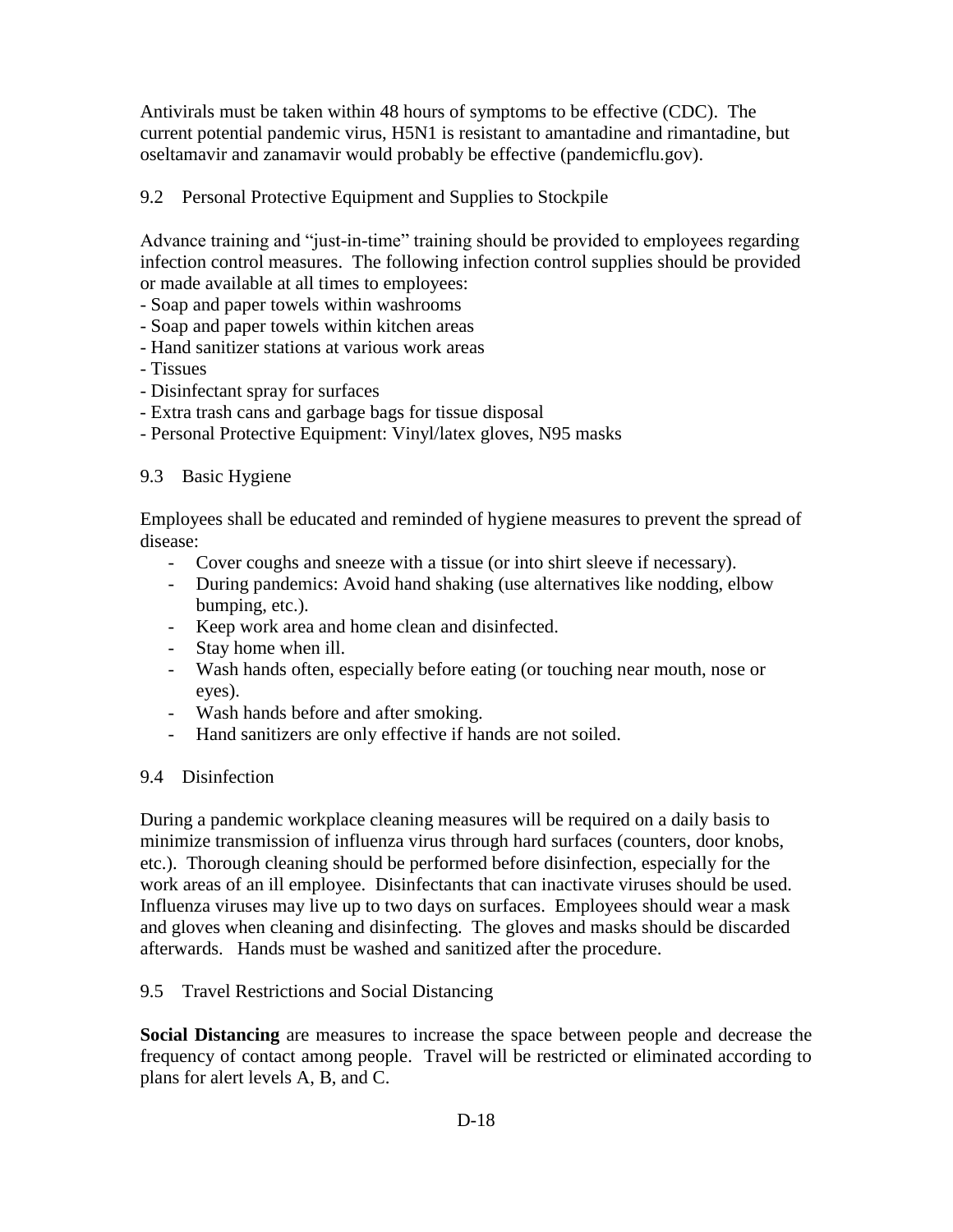Alert Level A (confirmed human cases overseas) – **Travel is restricted to in-state only.**

Alert Level B and C (widespread human outbreaks in multiple locations overseas - first human cases in North America) – **All travel is suspended.**

Alert Level D (preparation for next pandemic wave) – **Necessary travel evaluated on case by case basis.** 

#### 9.6 Employee Influenza Screening

Supervisors may rely on observations of employee symptoms to determine if an employee has influenza. These symptoms include:

- Fever
- Cough
- Sore throat
- Muscle aches
- Eye infections (conjunctivitis)
- Pneumonia
- Acute respiratory distress

#### 9.7 Ill Employees

Employees with influenza symptoms should be isolated and sent home as soon as possible to prevent the spread of influenza. When the employee's condition improves to the point where the employee no longer poses a health hazard to fellow employees, the employee shall contact his or her supervisor and arrange for the employee's return to work.

Treatment of employees with influenza will be problematic because the health care system will be overwhelmed by a pandemic. Records should be kept of employees who have recovered from pandemic influenza. These employees will be vital for operations because of their acquired immunity.

#### 10.0 CHAIN OF SUPPLY

10.1 Essential Contract and Support Services and Other Interdependencies

#### To prepare for pandemic influenza:

Existing inventory will be supplemented to keep essential services functioning for 7 days or more. Vendors of critical products and services shall be identified. Discussions with vendors shall include vendor plans for ongoing services and/or shipments in the event of absences, shortages, or disruptions in transportation systems. (insert utility name) shall initiate pre-solicited, signed and standing agreements with contractors and other third parties to ensure fulfillment of supply and service requirements.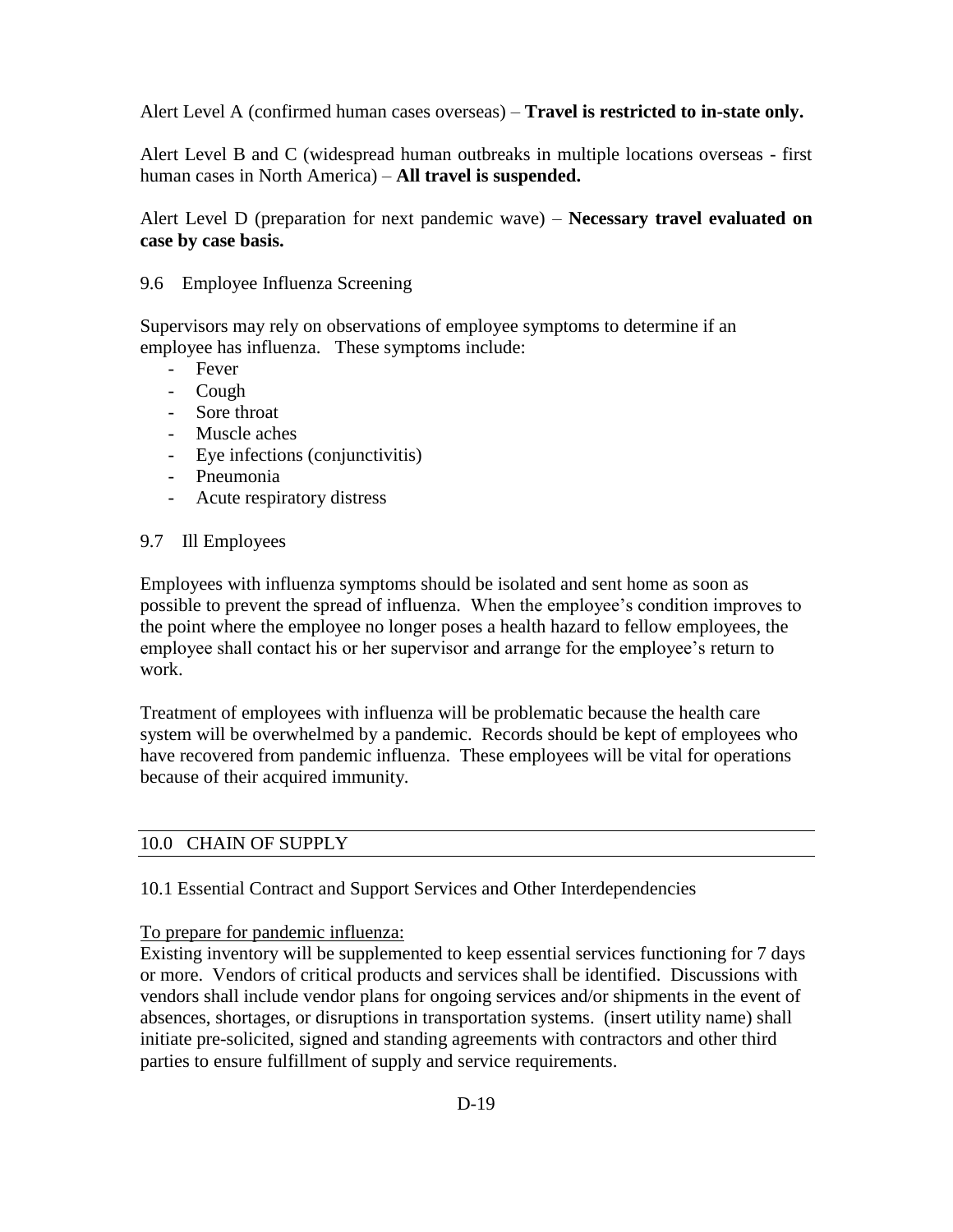(Insert utility name) shall develop relationships with more than one supplier should a primary contractor be unable to provide the required service. Table 10 is a sample chart used to depict the Contractual Staff and other interdependencies necessary to perform essential functions.

| <b>Essential Supply</b><br>or Service | <b>Primary Contractor</b><br><b>And Contact Info.</b> | <b>Back-up Contractor</b><br><b>And Contact Info.</b> |
|---------------------------------------|-------------------------------------------------------|-------------------------------------------------------|
| Chlorine                              |                                                       |                                                       |
| Water Main Repair                     |                                                       |                                                       |
|                                       |                                                       |                                                       |

#### 11.0 HUMAN RESOURCES & UNION CONTRACT ISSUES

Discussions should be held with unions and human resource departments to prepare for alternate work arrangements that may be implemented during pandemics.

#### 12.0 COMMUNICATION PLAN

#### Communications Plan

(insert utility name) shall develop a Communications Plan and mechanisms to provide relevant information to internal and external stakeholders, including but not limited to instructions for determining the status of agency operations and possible changes in working conditions and operational hours.

(Insert plan or refer to location of existing Communications Plan)

According to the National Strategy for Pandemic Influenza Implementation Guidance, workplace risk can be minimized through implementation of systems and technologies that facilitate communication without person-to-person contact.

#### 13.0 DELEGATION OF AUTHORITY & NIMS

 At the height of a pandemic wave, absenteeism may reach a peak of 40 percent. As such, delegations of authority are critical. The Utility shall plan for delegations of authority that are at least three deep per responsibility to help assure continuity of operations over an extended time period, i.e., 30-60-90 days.

All employees should receive National Incident Management System training. Supervisors and managers should be certified at IC 300 and 400 levels.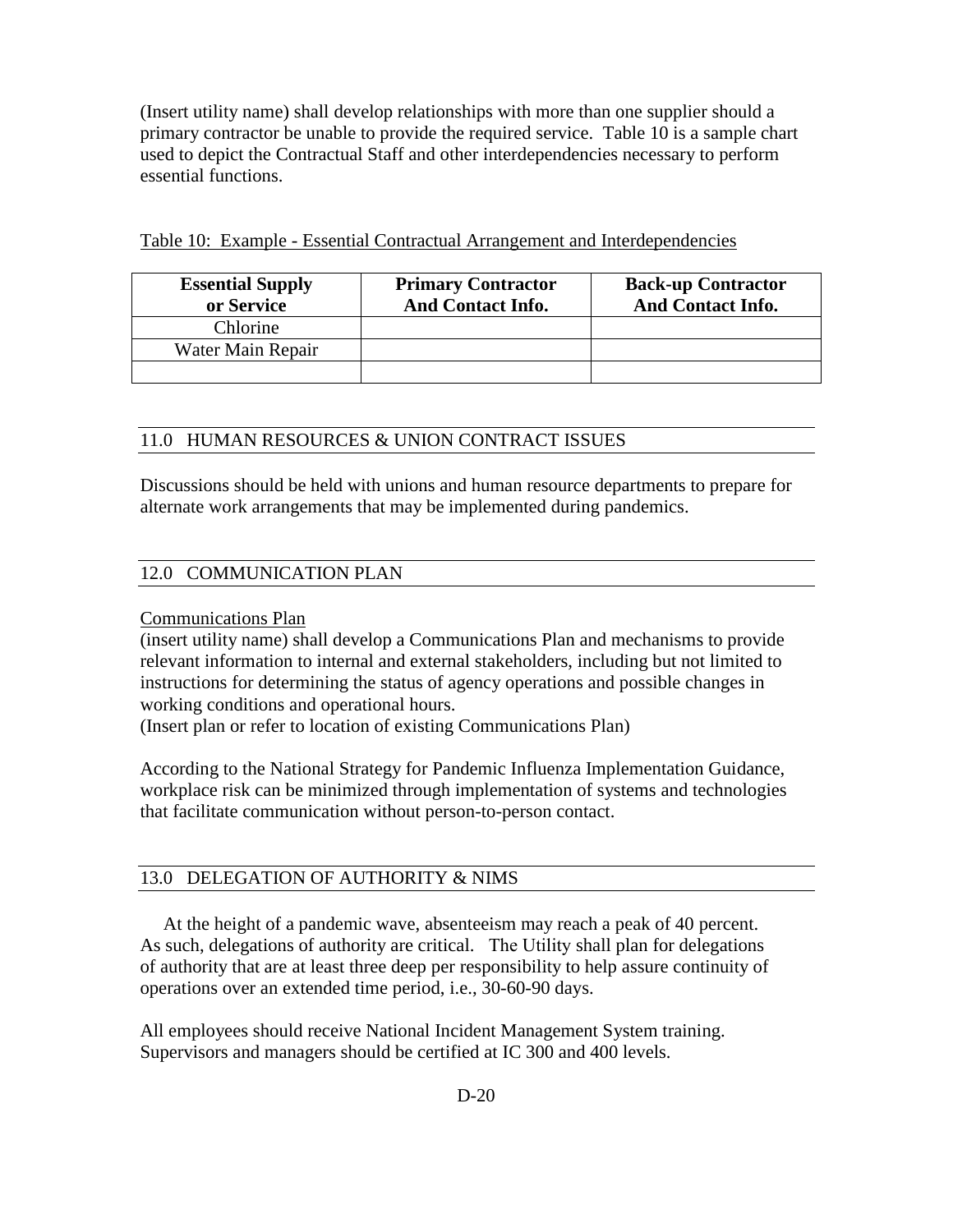#### 14.0 INDIVIDUAL AND FAMILY PANDEMIC PREPARATION

Essential personal should have family care succession plans in place to ensure that they can report to work if schools are closed, family members are ill, etc. All employees should receive educational materials that describe pandemic influenza protection measures for families. These materials are in Appendix F of this plan.

#### 15.0 PANDEMIC PREPARATION TRAINING

15.1 Testing, Training, Exercises

Testing, training, and exercising are essential to assessing, demonstrating, and improving the ability of organizations to maintain their essential functions and services.

#### 15.2 Social Distancing

Fairmount Utilityshall conduct annual tests, training, and exercises to ensure sustainable social distancing techniques, including telecommuting capabilities, and to assess the impacts of reduced staff on the performance of essential functions.

15.3 Tabletop, Functional, and Full-Scale Exercises

shall conduct annual pandemic exercises (tabletop, functional, or full scale) to examine the impacts of pandemic influenza on essential functions, to familiarize personnel with their responsibilities, and to validate the effectiveness of pandemic influenza COOP planning by senior leadership.

(Attach Testing, Training and Exercise Plan in appendix.)

#### 15.4 Annual Awareness Training

**Fairmount Utility** shall conduct annual awareness briefings specific to pandemic influenza.

15.5 Cross-Training Successors and Back-up Personnel

Fairmount Utility shall identify and train back-up personnel, by position, needed to perform essential functions.

#### **APPENDICES**

(Note: Utilities can use manuscript Appendix E for the "Template Appendix A". Spreadsheets or tables with utility specific information should be developed and used for Appendices B, C, D, and E. Materials for "Template Appendix F can be obtained from public health agencies or public health web sites.)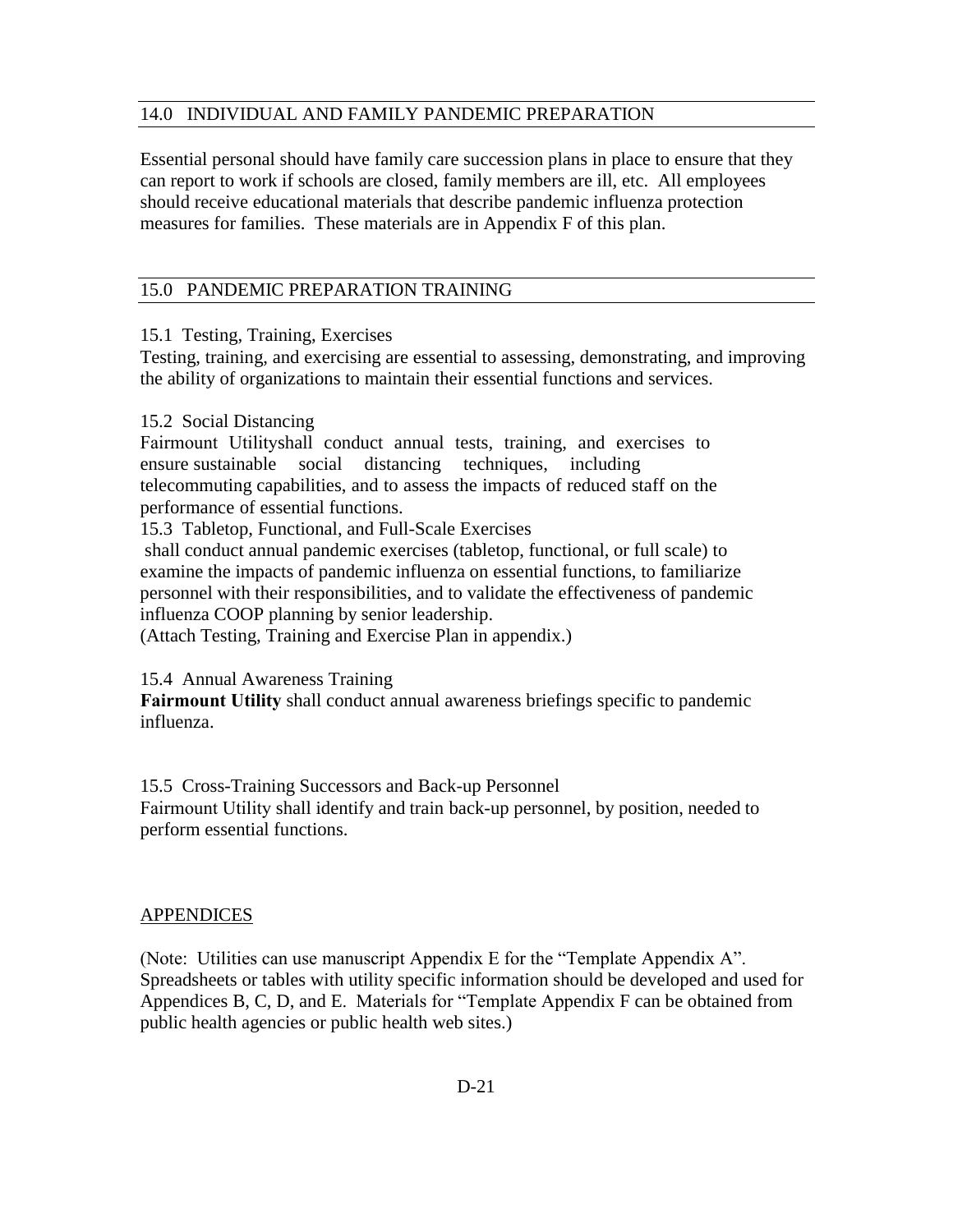*Template* **APPENDIX A - Water Utility Pandemic Influenza Planning Checklist**  (In Appendix E of manuscript.)

*Template* **APPENDIX B – Essential Functions and Resources** (Personnel, equipment, supplies, power, and other requirements, e.g. Supervisory Control and Data Acquisition Systems.)

*Template* **APPENDIX C – Essential Personnel List** (With qualifications, skills, certifications, etc.)

*Template* **APPENDIX D – Inventory of Supplies** (Utility specific information)

**Template APPENDIX E – Testing, Training, and Exercise Plan (Utility specific)** information)

*Template* **APPENDIX F – Educational Materials** (Obtain from Local Public Health Agency)

Frequently asked questions about pandemic influenza Employee and family pandemic influenza protection measures.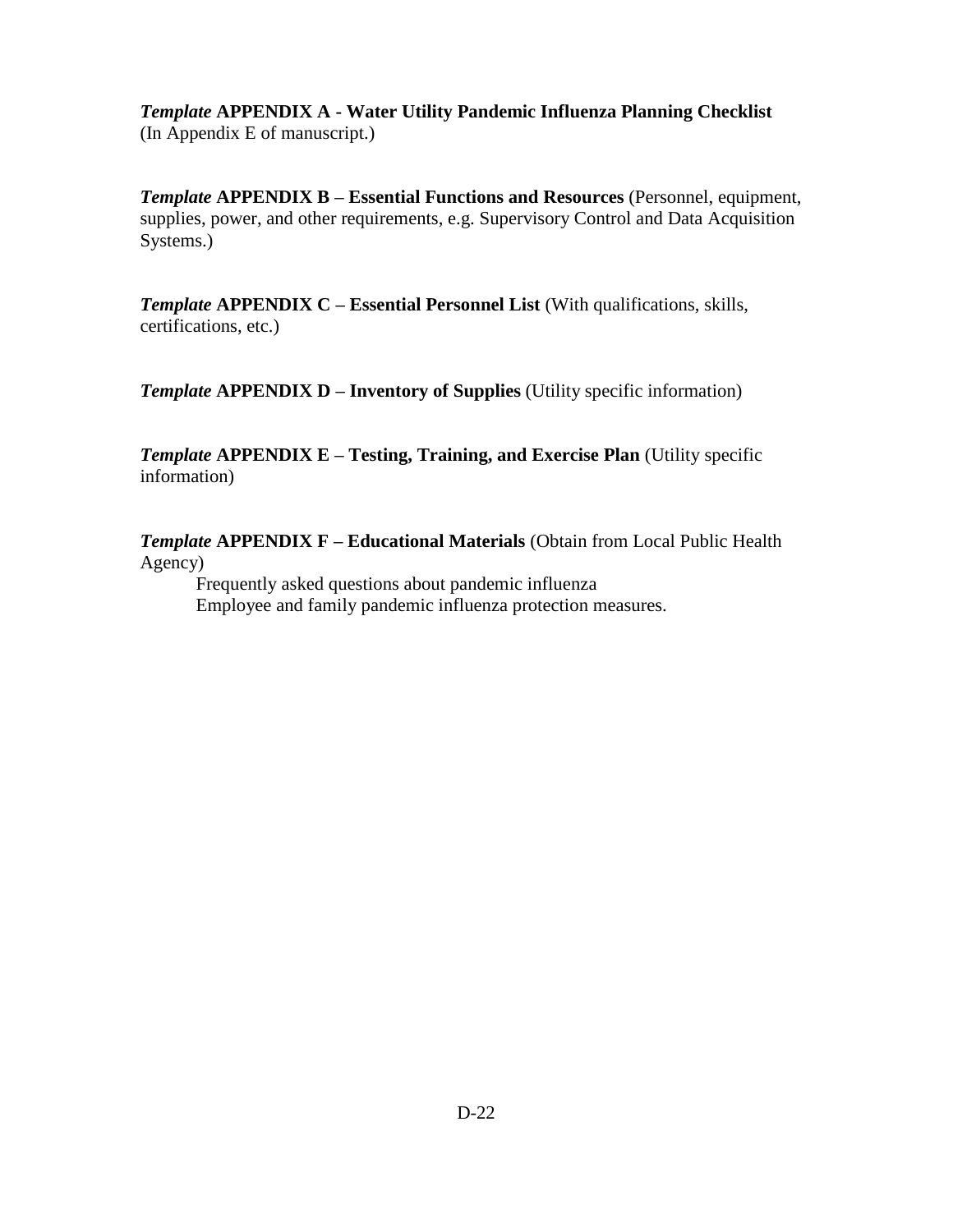#### **APPENDIX E: Pandemic Influenza Planning Checklist**

#### **Water Utility Pandemic Influenza Planning Checklist**

The following checklist is a modified version of a pandemic flu checklists developed by the United States Department of Health and Human Services and Centers for Disease Control and Prevention. It identifies specific activities that water utilities can take to prepare for a pandemic flu event. This checklist can be modified to cover unique circumstances relating to your utility. Some items on the checklist may be covered by existing all-hazards, emergency response plans.

Pandemic Response Coordinator: \_\_\_\_\_\_\_\_\_\_\_\_\_\_\_\_\_\_\_\_\_\_\_\_\_ Date: \_\_\_\_\_\_\_\_\_\_\_\_\_\_\_\_ Date

**1.1 Plan for the impact of a pandemic on your water utility: Completed In Progress Not Started** Identify a pandemic coordinator and/or team with defined roles and responsibilities for preparedness and response planning. Include input from all management levels and staff that are involved in day-to-day operations. Identify critical functions that must be maintained, e.g. disinfection. Identify essential personnel functions and critical inputs needed to maintain operations, including locations where they may be needed during a pandemic. Ensure there is redundancy in terms of personnel (cross-training), materials (chemical suppliers, equipment suppliers, etc.), communication (phones, radios, etc.), information technology, and power (electric, gas). Establish contingency agreements with other utilities (gas, electric) where feasible. Identify key customers and customers with special needs, such as hospitals and nursing homes, and ensure services can be provided. Cross train employees to provide backups for critical positions. Train and prepare an ancillary workforce (e.g. contractors and retirees). Develop mutual aid contacts through with other utilities through a Water Agency Response Network (WARN) or other means. Develop and plan for scenarios likely to result in an increase or decrease in demand on your facilities during a pandemic (Loss of tourism, consumers at home instead of work, etc.) Determine the potential impact of a pandemic on utility-related travel (e.g. quarantines, border closures that limit availability of chemicals), including suppliers who make deliveries. Encourage suppliers to develop their own pandemic influenza continuity of operations plans. Find up-to-date, reliable pandemic information from the local public health agency and other sources. Make this information available to all personnel.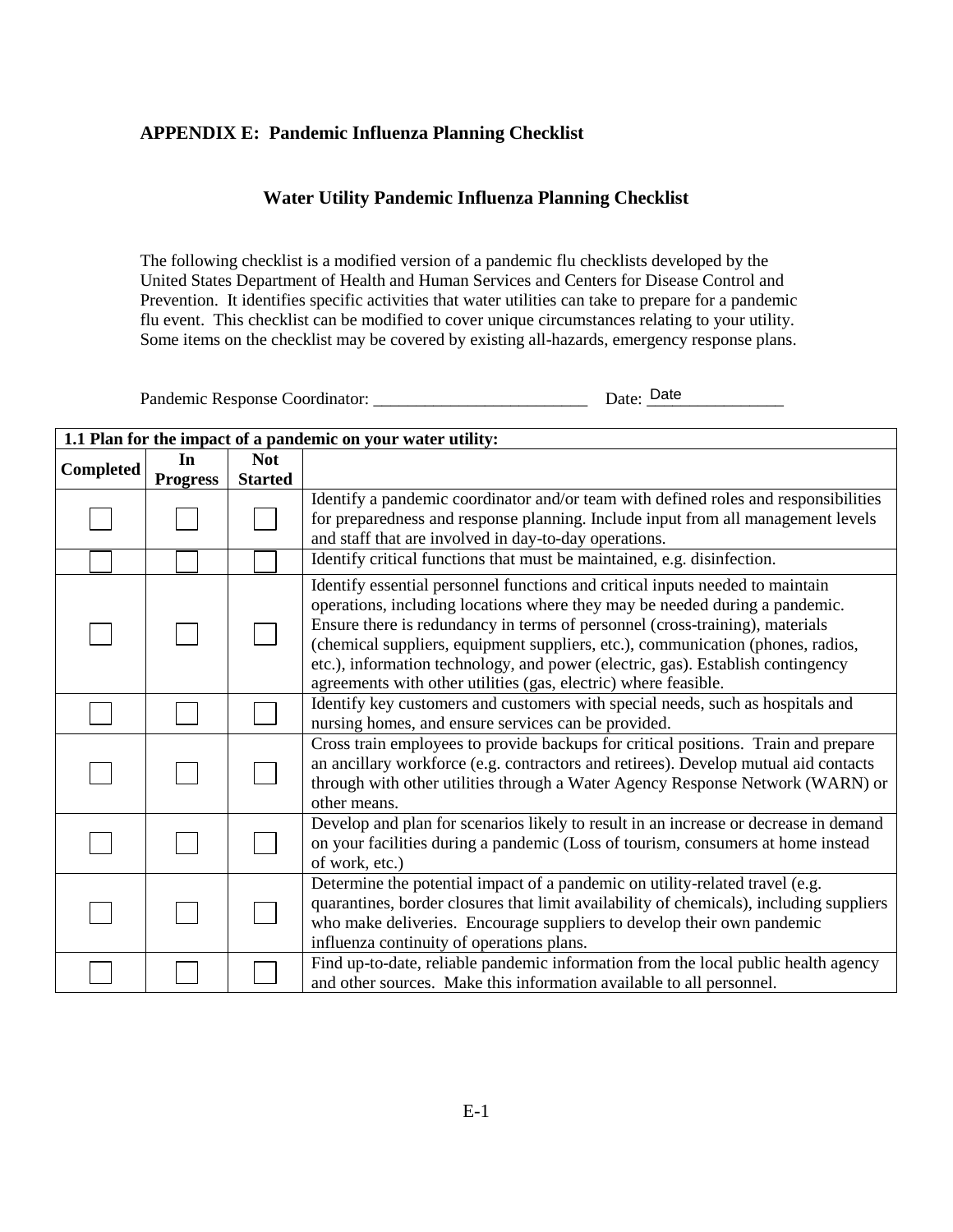|               |                 | Establish an emergency communications plan and revise it periodically. The plan<br>should include identification of key contacts (with back-ups), chain of<br>communications (including suppliers and key customers), and processes for<br>tracking and communicating utility operational status and status of employees.<br>Ensure public notification procedures are in place for potential scenarios. |                                                                                                                                                                                                                                                                                                                                                                                    |  |  |  |
|---------------|-----------------|----------------------------------------------------------------------------------------------------------------------------------------------------------------------------------------------------------------------------------------------------------------------------------------------------------------------------------------------------------------------------------------------------------|------------------------------------------------------------------------------------------------------------------------------------------------------------------------------------------------------------------------------------------------------------------------------------------------------------------------------------------------------------------------------------|--|--|--|
|               |                 | Implement an exercise/drill to test your plan, and revise it periodically. Ensure that<br>exercises include the participation or cooperation of local health agencies,<br>emergency planning officials and the Environmental Protection Agency.                                                                                                                                                          |                                                                                                                                                                                                                                                                                                                                                                                    |  |  |  |
| <b>NOTES:</b> |                 |                                                                                                                                                                                                                                                                                                                                                                                                          |                                                                                                                                                                                                                                                                                                                                                                                    |  |  |  |
|               |                 |                                                                                                                                                                                                                                                                                                                                                                                                          | 1.2 Plan for the impact of a pandemic on your employees and customers:                                                                                                                                                                                                                                                                                                             |  |  |  |
|               | In              | <b>Not</b>                                                                                                                                                                                                                                                                                                                                                                                               |                                                                                                                                                                                                                                                                                                                                                                                    |  |  |  |
| Completed     | <b>Progress</b> | <b>Started</b>                                                                                                                                                                                                                                                                                                                                                                                           |                                                                                                                                                                                                                                                                                                                                                                                    |  |  |  |
|               |                 |                                                                                                                                                                                                                                                                                                                                                                                                          | Forecast and allow for employee absences during a pandemic due to factors such<br>as personal illness, family member illness, community containment measures and<br>quarantines, school and/or business closures, and public transportation closures.                                                                                                                              |  |  |  |
|               |                 |                                                                                                                                                                                                                                                                                                                                                                                                          | Implement guidelines to limit the frequency and type of face-to-face contact (e.g.<br>hand-shaking, meetings, office layout, shared workstations) among employees<br>and between employees and customers. Take into consideration delivery<br>personnel who would interact with employees. (See CDC recommendations.)                                                              |  |  |  |
|               |                 |                                                                                                                                                                                                                                                                                                                                                                                                          | Encourage and track annual influenza vaccination for employees. Consult local<br>public health pandemic coordinators regarding pandemic vaccination and<br>distribution of antiviral medications.                                                                                                                                                                                  |  |  |  |
|               |                 |                                                                                                                                                                                                                                                                                                                                                                                                          | Evaluate employee access to and availability of healthcare services during a<br>pandemic, and improve services as needed.                                                                                                                                                                                                                                                          |  |  |  |
|               |                 | Evaluate employee access to and availability of mental health and social services<br>during a pandemic, including corporate, community, and faith-based resources,<br>and improve services as needed.                                                                                                                                                                                                    |                                                                                                                                                                                                                                                                                                                                                                                    |  |  |  |
|               |                 |                                                                                                                                                                                                                                                                                                                                                                                                          | Identify employees and key customers with special needs, and incorporate the<br>requirements of such persons into your preparedness plan.                                                                                                                                                                                                                                          |  |  |  |
| <b>NOTES:</b> |                 |                                                                                                                                                                                                                                                                                                                                                                                                          |                                                                                                                                                                                                                                                                                                                                                                                    |  |  |  |
|               |                 |                                                                                                                                                                                                                                                                                                                                                                                                          | 1.3 Establish policies to be implemented during a pandemic:                                                                                                                                                                                                                                                                                                                        |  |  |  |
|               | In              | <b>Not</b>                                                                                                                                                                                                                                                                                                                                                                                               |                                                                                                                                                                                                                                                                                                                                                                                    |  |  |  |
| Completed     | <b>Progress</b> | <b>Started</b>                                                                                                                                                                                                                                                                                                                                                                                           |                                                                                                                                                                                                                                                                                                                                                                                    |  |  |  |
|               |                 |                                                                                                                                                                                                                                                                                                                                                                                                          | Establish policies for employee attendance, sick-leave absences and<br>compensation unique to a pandemic (e.g. non-punitive, liberal leave), including<br>policies on when a previously ill person is no longer infectious and can return to<br>work after illness.                                                                                                                |  |  |  |
|               |                 |                                                                                                                                                                                                                                                                                                                                                                                                          | Establish policies for flexible worksite (e.g. telecommuting) and flexible work<br>hours (e.g. staggered shifts). Take into account that longer shifts and onsite<br>sleeping accommodations may reduce potential exposure to key workers.<br>Consider needs and conditions (food, sleeping accommodations, family<br>arrangements, etc.) for sequestering on-site critical staff. |  |  |  |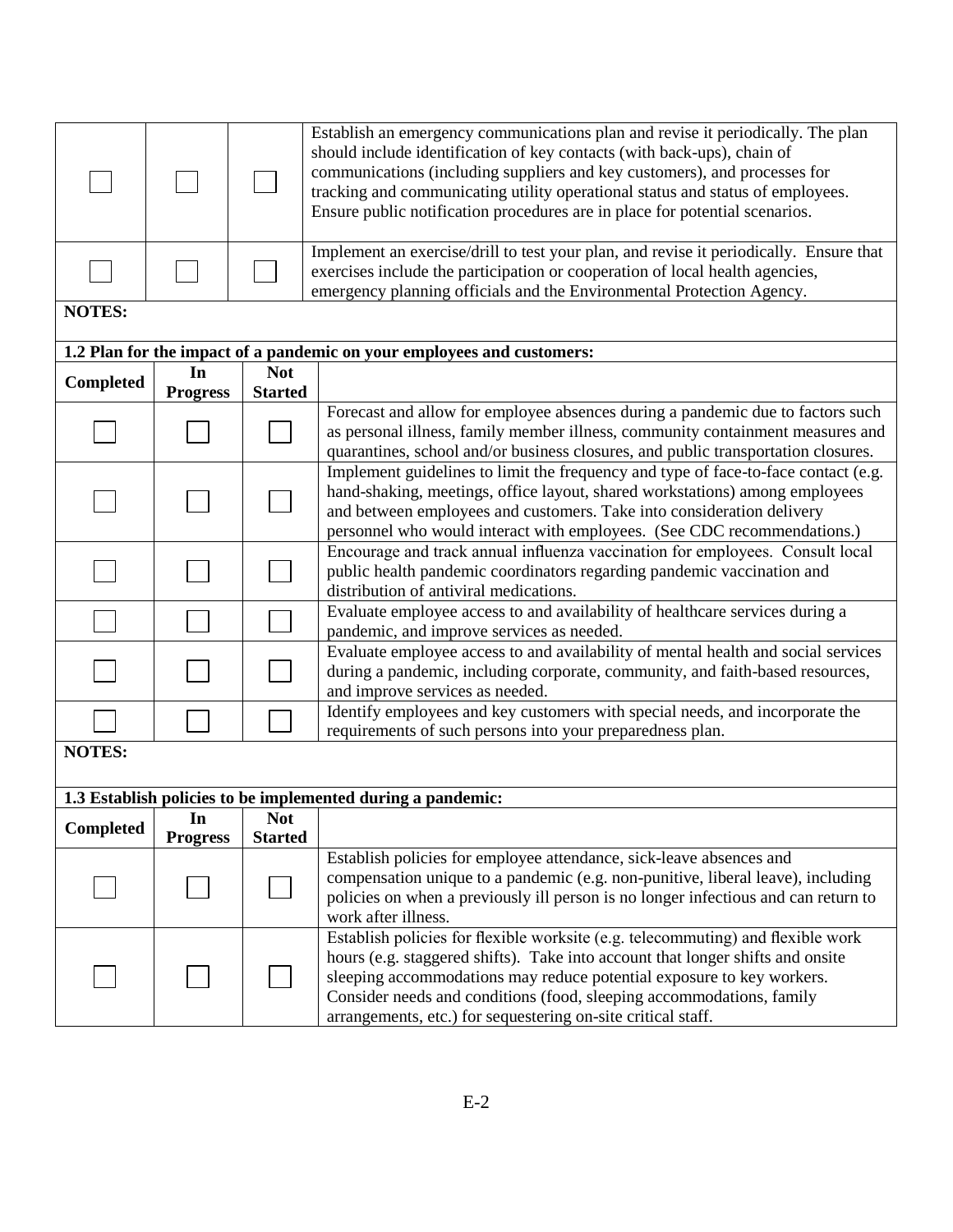|                                                                 |                 |                | Establish policies for preventing influenza spread at the worksite (e.g. promoting<br>respiratory hygiene/cough etiquette, sanitizer stations, disinfecting work areas<br>and break rooms, and prompt exclusion of people with influenza symptoms).                                                  |  |
|-----------------------------------------------------------------|-----------------|----------------|------------------------------------------------------------------------------------------------------------------------------------------------------------------------------------------------------------------------------------------------------------------------------------------------------|--|
|                                                                 |                 |                | Establish policies for employees who have been exposed to pandemic influenza,<br>are suspected to be ill, or become ill at the worksite (e.g. infection control<br>response, immediate mandatory sick leave).                                                                                        |  |
|                                                                 |                 |                | Establish policies for teleconferencing and videoconferencing to limit face to face<br>contact.                                                                                                                                                                                                      |  |
|                                                                 |                 |                | Establish policies for travel to affected geographic areas and guidance for<br>employees returning from affected areas (refer to CDC travel recommendations).                                                                                                                                        |  |
|                                                                 |                 |                | Set up authorities, triggers, and procedures for activating and terminating the<br>utility's response plan.                                                                                                                                                                                          |  |
|                                                                 |                 |                | 1.4 Allocate resources to protect your employees and customers during a pandemic:                                                                                                                                                                                                                    |  |
| <b>Completed</b>                                                | In              | <b>Not</b>     |                                                                                                                                                                                                                                                                                                      |  |
|                                                                 | <b>Progress</b> | <b>Started</b> |                                                                                                                                                                                                                                                                                                      |  |
|                                                                 |                 |                | Provide sufficient and accessible infection control supplies (e.g. alcohol sanitizer<br>stations, tissues, N-95 facial masks and receptacles for their disposal) at all work-<br>related locations.                                                                                                  |  |
|                                                                 |                 |                | Enhance communications and information technology infrastructures as needed to<br>support employee telecommuting and remote customer access.                                                                                                                                                         |  |
|                                                                 |                 |                | Ensure availability of medical consultation and advice for emergency response.                                                                                                                                                                                                                       |  |
| <b>NOTES:</b><br>1.5 Communicate to and educate your employees: |                 |                |                                                                                                                                                                                                                                                                                                      |  |
| Completed                                                       | In              | <b>Not</b>     |                                                                                                                                                                                                                                                                                                      |  |
|                                                                 | <b>Progress</b> | <b>Started</b> |                                                                                                                                                                                                                                                                                                      |  |
|                                                                 |                 |                | Develop and disseminate programs and materials covering pandemic<br>fundamentals (e.g. signs and symptoms of influenza, modes of transmission),<br>personal and family protection and response strategies (e.g. hand hygiene, use of<br>N-95 masks, coughing/sneezing etiquette, contingency plans). |  |
|                                                                 |                 |                | Anticipate employee fear and anxiety, rumors and misinformation and plan<br>communications accordingly.                                                                                                                                                                                              |  |
|                                                                 |                 |                | Ensure that communications are culturally and linguistically appropriate.                                                                                                                                                                                                                            |  |
|                                                                 |                 |                | Disseminate information to employees about your pandemic preparedness and<br>response plan.                                                                                                                                                                                                          |  |
|                                                                 |                 |                | Provide information for the at-home care of ill employees and family members.                                                                                                                                                                                                                        |  |
|                                                                 |                 |                | Develop platforms (e.g. hotlines, dedicated websites) for communicating<br>pandemic status and actions to employees, vendors, suppliers, and customers<br>inside and outside the worksite in a consistent and timely way, including<br>redundancies in the emergency contact system.                 |  |
|                                                                 |                 |                | Identify community sources for timely and accurate pandemic information                                                                                                                                                                                                                              |  |
| <b>NOTES:</b>                                                   |                 |                | (domestic and international) and resources for obtaining counter-measures (e.g.<br>vaccines and antivirals).                                                                                                                                                                                         |  |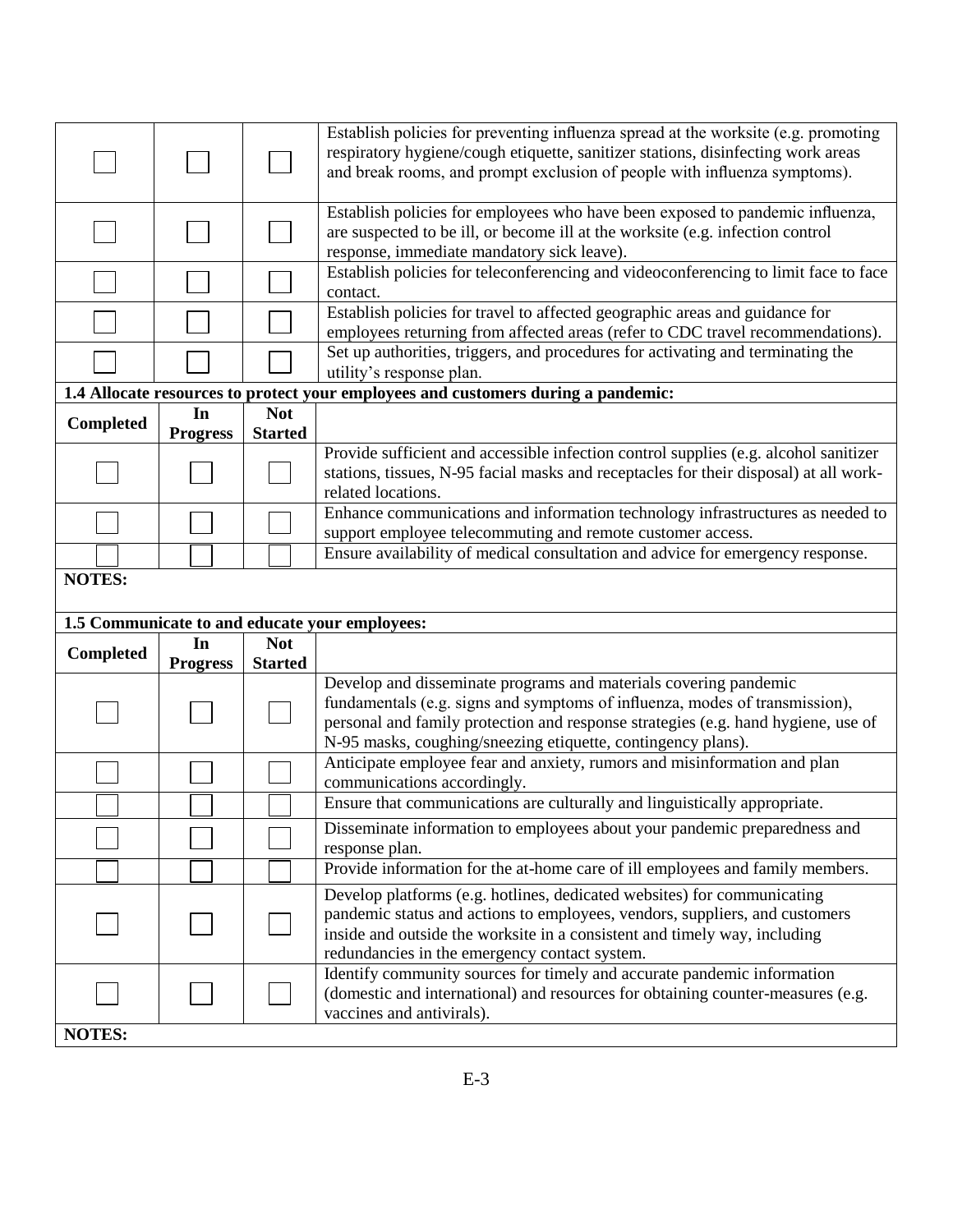| 1.6 Coordinate with external organizations and help your community: |                       |                              |                                                                                                                                                                                                                                                                         |  |
|---------------------------------------------------------------------|-----------------------|------------------------------|-------------------------------------------------------------------------------------------------------------------------------------------------------------------------------------------------------------------------------------------------------------------------|--|
| Completed                                                           | In<br><b>Progress</b> | <b>Not</b><br><b>Started</b> |                                                                                                                                                                                                                                                                         |  |
|                                                                     |                       |                              | Collaborate with insurers, health plans, and major local healthcare facilities to<br>share your pandemic plans and understand their capabilities and plans.                                                                                                             |  |
|                                                                     |                       |                              | Collaborate with local public health officials, Environmental Protection Agency<br>officials and/or emergency responders; participate in their planning and training,<br>share your pandemic plans, and understand their capabilities (e.g. surveillance)<br>and plans. |  |
|                                                                     |                       |                              | Communicate with local and/or state public health agencies and/or emergency<br>responders about the assets and/or services your utility may be able to contribute<br>to the community.                                                                                  |  |
|                                                                     |                       |                              | Share pandemic continuity of operations best practices with other utilities and<br>professional associations to improve community response efforts.                                                                                                                     |  |
| <b>NOTES:</b>                                                       |                       |                              |                                                                                                                                                                                                                                                                         |  |

 $\overline{\phantom{a}}$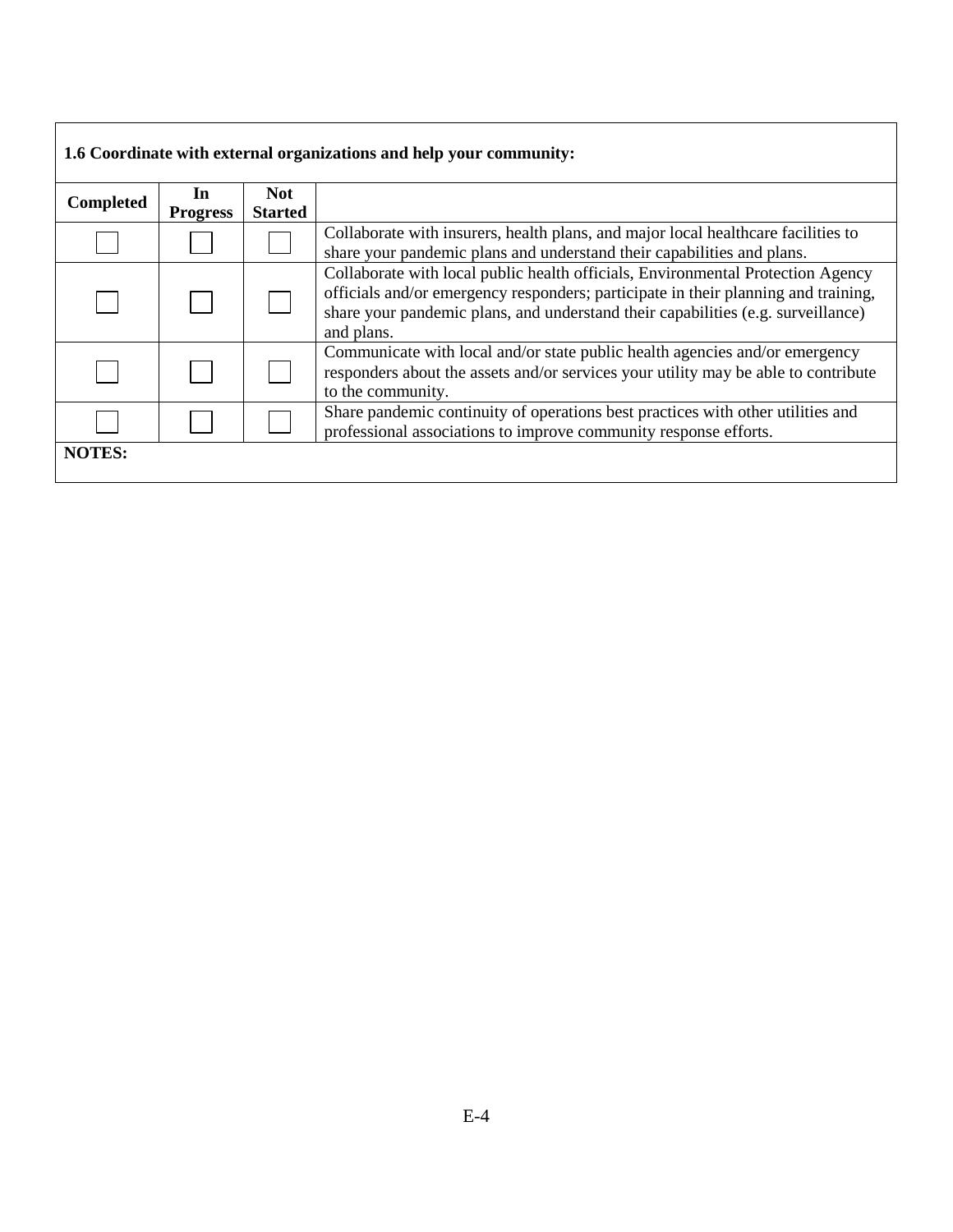#### **APPENDIX F: Sources of Best Practices for Pandemic Influenza Continuity of Operations Plans for Critical Infrastructure**

*Business Continuity for Water and Wastewater Utilities: How to Keep Your Utility in Business and Operating in Times of Crisis seminar, August 15 – 16, 2007, Alexandria, Virginia.* American Water Works Association.

*Business Continuity for Pandemic, Natural Disaster, and Terrorism webcast* (2006). American Water Works Association.

*Business Continuity Guideline: A Practical Approach for Emergency Preparedness, Crisis Management, and Disaster Recovery* (2005)*.* ASIS International. http:/[/www.asisonline.org.](http://www.asisonline.org/)

*Business Continuity Planning in the Event of an Influenza Pandemic: A Reference Guide* (2007). Association of Metropolitan Water Agency. http://www.amwa.net*/*.

*Business Pandemic Influenza Planning Checklist, version 3.5* (2005)*.* U.S. Department of Health and Human Services. [http://www.pandemicflu.gov/index.html.](http://www.pandemicflu.gov/index.html)

*Continuity of Operations/Continuity of Government and Pandemic Influenza Planning* (2007). State of California, Office of Emergency Services. http://www.oes.ca.gov/Operational/OESHome.nsf/PDF/COOPCOG%20Document%20D ownloads/\$file/DP%20Pan%20Influenza%20.pdf

*Continuity of Operations Planning for Pandemic Influenza Guidance* (2006)*.* U.S. Department of Homeland Security. http://www.fema.gov/government/coop/index.shtm

*Drinking Water Supply Emergency Plan* (2003)*.* Ohio Environmental Protection Agency. [http://www.epa.state.oh.us/ddagw/pwswebpg.htm#vol1.](http://www.epa.state.oh.us/ddagw/pwswebpg.htm#vol1)

Disaster Response and Recovery Planning for Water Systems: A Kit of Tools, Project 2929 (2006). American Water Works Association Research Foundation.

Exemplary Practices in Public Health Preparedness (2005). Rand Corporation. www.rand.org/

*Electric Sector Influenza Pandemic Planning, Preparation, and Response Reference Guide* (2006)*.* North American Electric Reliability Council. http://esisac.com/publicdocs/Influenza%20Pandemic%20Reference%20Guide.pdf.

*Introduction to Continuity of Operations (COOP)* on-line course (2007). U.S. Department of Homeland Security. http://www.training.fema.gov/EMIweb/IS/IS5471st.asp.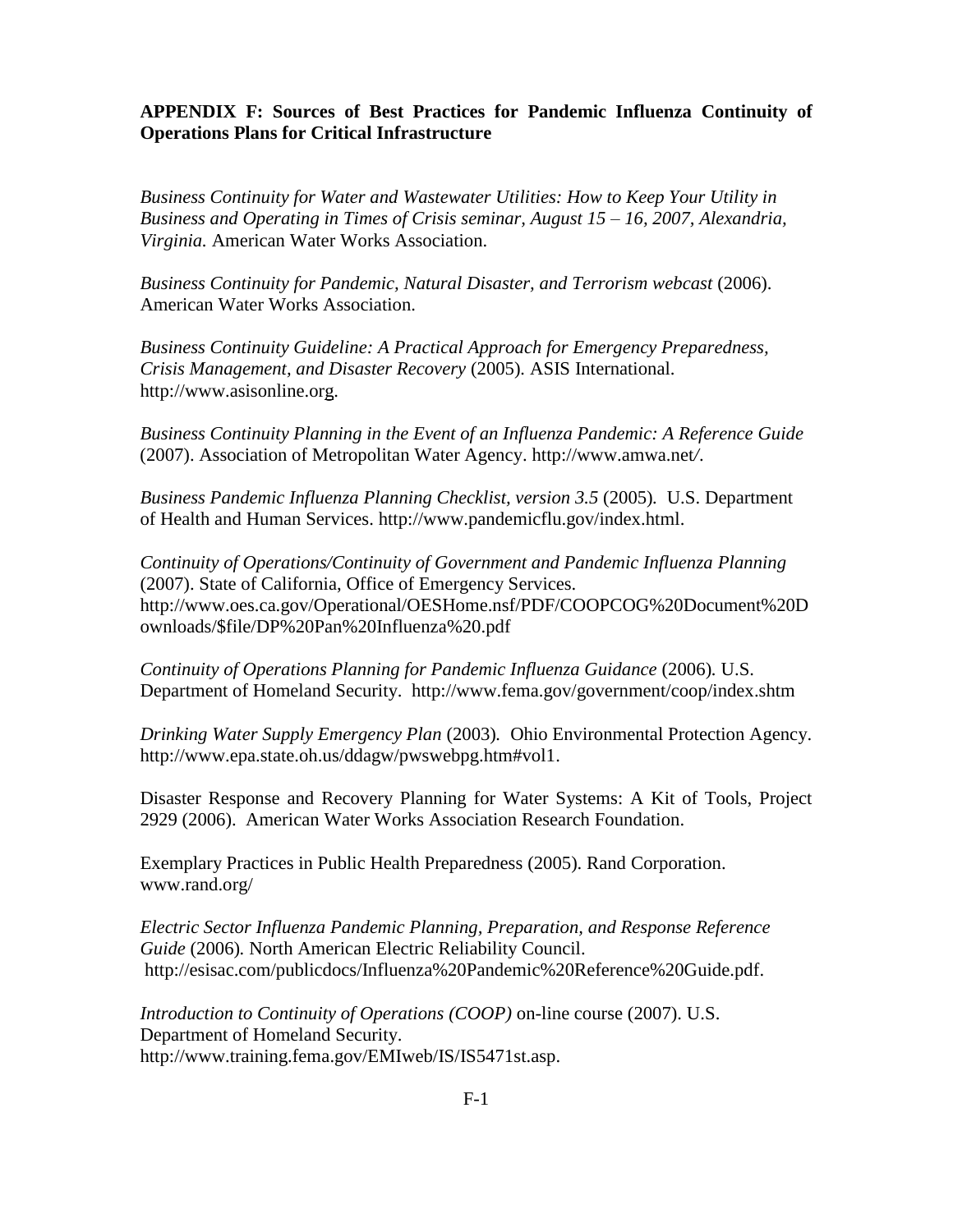*National Strategy for Pandemic Influenza Implementation Plan (May 2006).* U.S. Homeland Security Council.

*Pandemic Influenza Continuity of Operations Guide & Template for San Francisco City and County Agencies* (June 2006). San Francisco Department of Public Health. *Pandemic Influenza - A Guide for Water and Wastewater Plant Owners and Operators.* Ohio Environmental Protection Agency (2007). [http://www.epa.state.oh.us/ddagw/pwswebpg.htm/.](http://www.epa.state.oh.us/ddagw/pwswebpg.htm/)

*Pandemic Influenza Preparedness, Response, and Recovery Guide for Critical Infrastructure and Key Resources* (Sept. 2006). U.S. Department of Homeland Security.

*Pandemic Influenza Best Practices and Model Protocols* (*April* 2007)*.* U.S. Department of Homeland Security.

*Pandemic Preparedness Planning Checklist for Utilities and Other Businesses* (2007)*.* Public Service Commission of West Virginia. http://www.psc.state.wv.us/PanInfo/PSCChecklist200701.pdf.

*Project Approach for Disaster Response, Recovery and Business Continuity Planning for Drinking Water Utilities* (2004)*.* Westby, K.& Saldanha, D. Coalfire Systems Inc.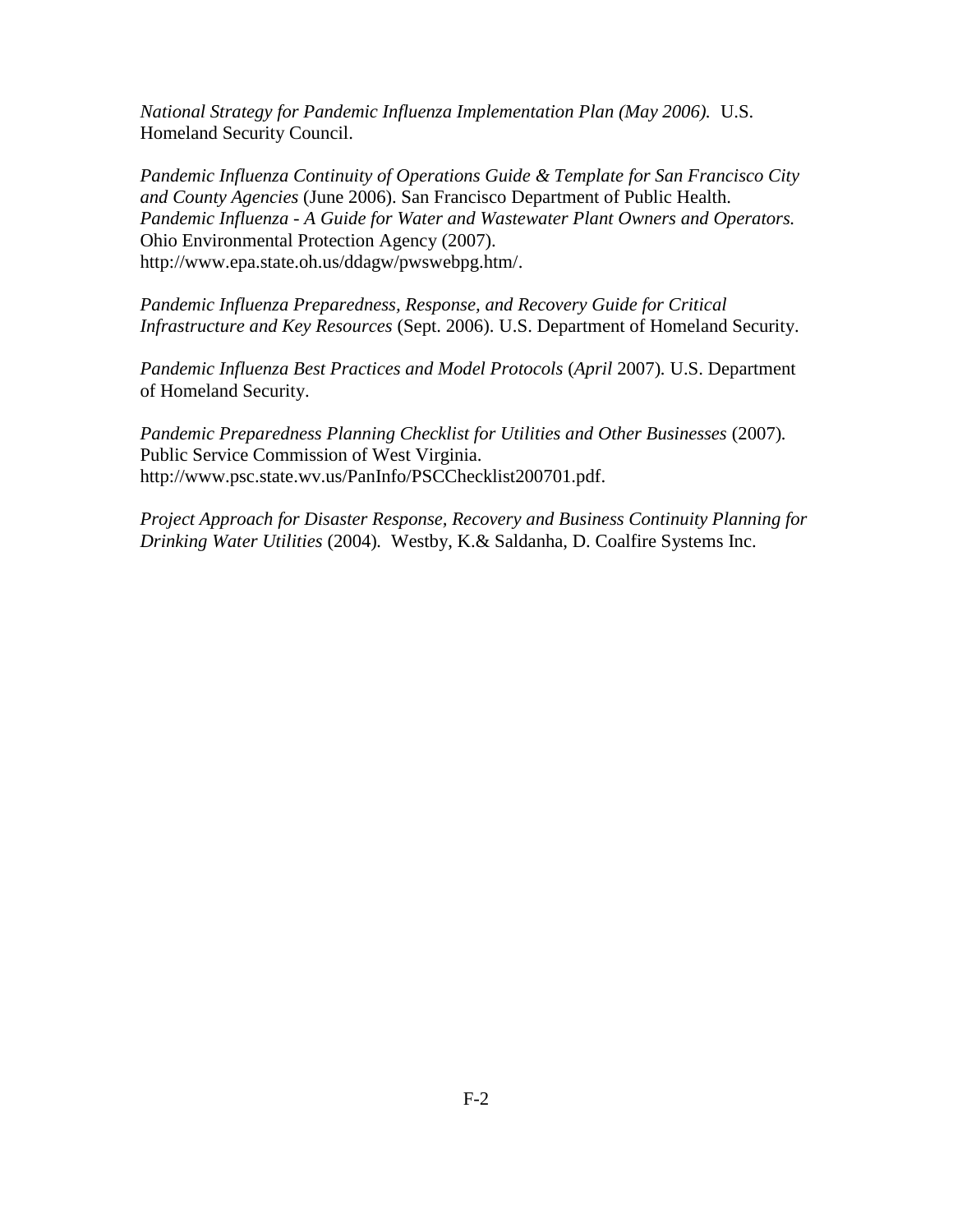#### **APPENDIX G: Pandemic Influenza Plans Reviewed For This Project**

Alameda County (CA) Public Health Department – *Pandemic Influenza Continuity of Operations Guide and Template*, 2006.

Alaska Division of Public Health – *Pandemic Influenza Response Plan*, 2007.

Boston Public Health Commission – *Pandemic Influenza Plan*, 2007.

Combined Health District of Montgomery County - *Public Health Pandemic Influenza Preparedness and Response Plan for Montgomery County, Ohio*, 2006.

Greene County Combined Health District – *Influenza Pandemic Response Plan*, 2006.

Indiana State Department of Health – *Pandemic Influenza Plan,* 2006.

Indian Health Service, U.S. Department of Health and Human Services – *Pandemic Influenza Workbook,* 2006.

King County (WA) Health Department – *Pandemic Influenza Emergency Response Manual,* 2006.

Maine- *Pandemic Influenza Plan*, 2005.

Massachusetts – *Influenza Pandemic Preparedness Plan,* 2006.

Minnesota Department of Public Health (2006*). Pandemic Influenza Plan (Supplement) Technical Section K: Environmental Public Health, version 2.5*, April 2006, p. 233.

Montana Department of Health and Human Services – *Pandemic Influenza Preparedness and Response Plan.* 

Monterey County (CA) Health Department – *Pandemic Influenza Response Plan,* 2005.

Nashville/Davidson County Metro Public Health Department – *Pandemic Influenza Response Plan,* 2006.

Ohio Department of Health – *Pandemic Influenza Preparedness and Response Plan (PIPRP),* 2006.

Ohio Department of Health – *Pandemic Influenza Tool Kit For Ohio Schools,* 2007.

Preble County General Health District – Pandemic *Influenza Preparedness and Response Plan*, 2006.